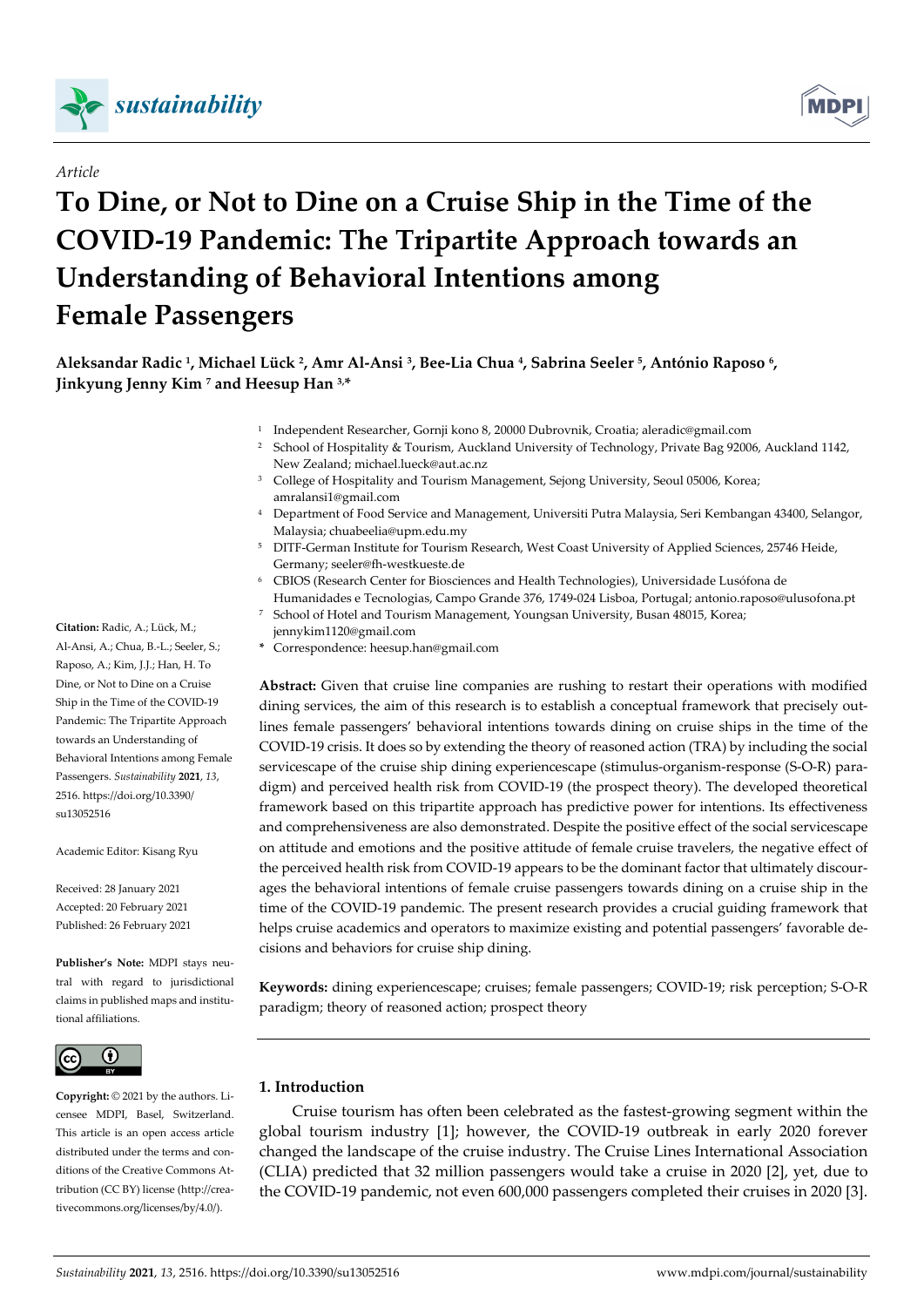Furthermore, from a worldwide fleet of 315 ocean-going cruise ships [4], on 1 January 2021, only 23 were in service [5]. As government lockdowns and global travel restrictions have halted the ocean cruise industry [6], major cruise line companies have been left without any revenue; thus, Carnival Corporation is losing USD 530,000,000 per month, Royal Caribbean Group is losing USD 270,000,000 per month and Norwegian Cruise Line Holdings is losing USD 175,000,000 per month [7]. It is safe to say that these major cruise line companies are experiencing an existential crisis of epic proportions [8]. As a result, Sharma and Nicolau [9] reported uneasiness about the influence of the COVID-19 incident on future prospects of the cruise industry, mainly due to its hedonic nature and the cruise industry business–leisure traveler ratio which is the lowest compared to the hotel, airline and car rental sectors [9]. It is predicted that cruise line companies will not be profitable until 2022, and it will take at least 10 years for the cruise industry to recover to the levels prior to the pandemic [10].

At the end of October 2020, the U.S. Centers for Disease Control and Prevention (CDC) announced the Framework for Conditional Sailing Order for a phased-in approach and return to service for the cruise industry in the United States [11] which supersedes a No Sail Order issued on 14 March 2020 [12]. Among many other things, the Framework requires cruise line companies to discontinue self-service buffets, to modify dining services and to manage physical distancing on board their vessels.

It is argued that the dining experience is one of the essential constructs of the overall cruise experience [13–16]. Bennett [13] described the cruise ship dining experience as a borderless multisensory environment where diners are simultaneously everywhere and nowhere. Lallani [13,14] described "metaphorical travel" where guests transcend themselves to other cultural identities through food consumption on board cruise ships in ethnic and themed restaurants. As a highly emotional, memorable event [17], the cruise experience is cocreated by the multisensory servicescape and interactive social servicescape [1] and involves a number of servicescape constructs that include atmospherics, social interactions and, importantly here, dining services [16].

In today's world, women are extending their independences into every aspect of their life including travel and dining [18]. Traveling provides enjoyment to female travelers through the escape from daily routines, social bonding and hedonic pleasure [19]. Moreover, Chrusciel [20] argued that female bachelor travelers are attracted to cruises under the influence of romanticized images such as candlelit dinners and colorful sunsets. In line with this trend, and due to the increased number of female passengers [21], the Cruise Lines International Association outlines a strong demand regarding female-centered itineraries [21]. When it comes to the consumption of tourism products and services, strong evidence shows that there are clear differences between men and women [22]. Thus, it does not come as a surprise that gender is considered a robust factor that shapes consumers' behavior [23]. In studies of consumer behavior, women are reported to have weaker attitudes and subjective norms regarding certain products and services than men [24]. In the midst of the coronavirus crisis, a recent study by Karl et al. [25] showed that middleaged female travelers are willing to consider traveling to destinations affected by health risks.

As major cruise lines are gearing towards the restart of their operations, trial cruises with modified dining services and carefully managed physical distancing as a part of the CDC's Conditional Sailing Order [26], the intention of this paper is to offer an in-depth theoretical understanding of female passengers' behavioral intentions. Female passengers have a robust tendency to take protective measures against the COVID-19 infection [27] and they represent the dominant gender among cruise travelers [21]. More precisely, the pioneering study described here sets out to investigate female passengers' behavioral intentions towards dining on cruise ships in the time of the COVID-19 pandemic, using a tripartite approach. The tripartite approach in this study relates to the theory of reasoned action (TRA) [28] extended to include Mehrabian and Russell's [29] stimulus-organism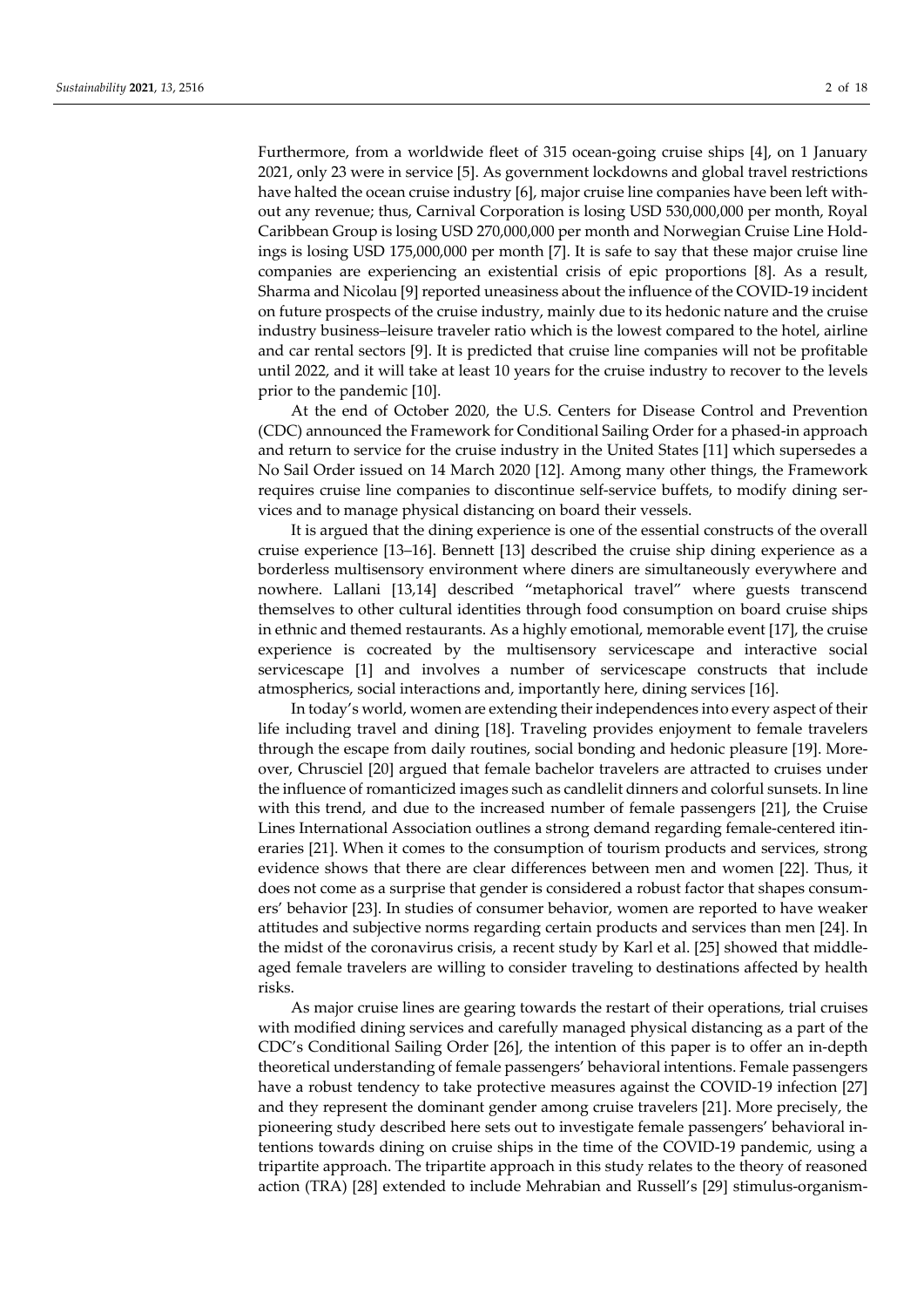response (S-O-R) paradigm, and Kahneman and Tversky' s [30] prospect theory. The detailed objectives of the present research are as follows: (1) to develop a comprehensive model that offers an in-depth theoretical understanding of female passengers' behavioral intentions by adding the social servicescape of the cruise ship dining experiencescape and perceived health risk from COVID-19 to the TRA framework; (2) to identify the effect of the perceived risk to health due to the coronavirus on cruise ship dining intentions; and (3) to uncover the mediating role of emotional responses towards cruise ship dining intentions. To achieve the objectives of this study, the authors employed a deductive approach accompanied by a cross-sectional time horizon and quantitative techniques for data collection.

The theoretical value and originality of the present research lie in revealing the peculiar relationships within the behavioral intentions of female passengers towards dining on board cruise ships during the COVID-19 pandemic. Practically, this study can assist the struggling cruise industry by clarifying the behavioral intentions of female passengers which will allow cruise line companies to plan future steps in resuming their cruises. The results of this study show that the perceived health risk from COVID-19 has a strong negative influence that discourages female passengers' behavioral intentions to dine on cruise ships in the time of the COVID-19 pandemic. Furthermore, as cruises are all about positive emotions, the COVID-19 pandemic changed that and appears to have created a new emotional experience in the form of fear that prevents female passengers from experiencing positive emotions and exhibiting favorable behavioral intentions towards dining on board cruise ships in the time of the COVID-19 pandemic.

## **2. Literature Review**

#### *2.1. Dining Experiencescape*

Experiencescape is a novel concept founded on the interdisciplinary approach where cultural, functional, natural, sensory and social stimuli in a service encounter are embedded in a characteristic of hospitality [31]. In this particular study, Mehrabian and Russell's [29] S-O-R paradigm was used as the foundation for the cruise ship dining experiencescape. More precisely, the authors put forward the proposition that the social servicescape of the cruise ship dining room poses particular features that can create stimuli (S) which have an effect on organisms (in this case, female passengers) (O) and that intrinsically shape the female passengers' approach or avoidance response (R) behaviors to the cruise ship dining room. Hence, a pleasant cruise ship dining experiencescape can guide passengers towards behavior intentions such as: booking a cruise as a type of leisure activity, visiting the cruise ship dining room and/or themed restaurant, recommending a cruise to friends and family as a type of leisure activity and promoting the cruise ship dining room and/or themed restaurant. Bearing in mind that COVID-19 is transmitted person-to-person [32], Mehrabian and Russell's [29] S-O-R paradigm is useful in depicting the nature of the cruise ship social servicescape (e.g., socialization between guests and service employees, and between guests among themselves) and its effect on female cruise travelers' emotional responses that steer passengers towards approach or avoidance responses to the cruise ship dining environments. The soundness of the concept of the dining experiencescape is strengthened by contemporary empirical studies on dining experiences [33], cruise experiences [34] and cuisine creativity [35].

#### *2.2. The Theory of Reasoned Action (TRA)*

The reasoned action approach introduced by Martin Fishbein has evolved from the expectancy–value model (founded on the theory of attitude) to the TRA which is, today, one of the widely accepted conceptual frameworks for describing, anticipating and influencing human social behavior under complete volitional control [36]. The essence of TRA lies in two determinants of individuals' behavioral intentions, of which the first is attitude toward the behavior and the second is subjective norm toward the behavior [28]. Attitudes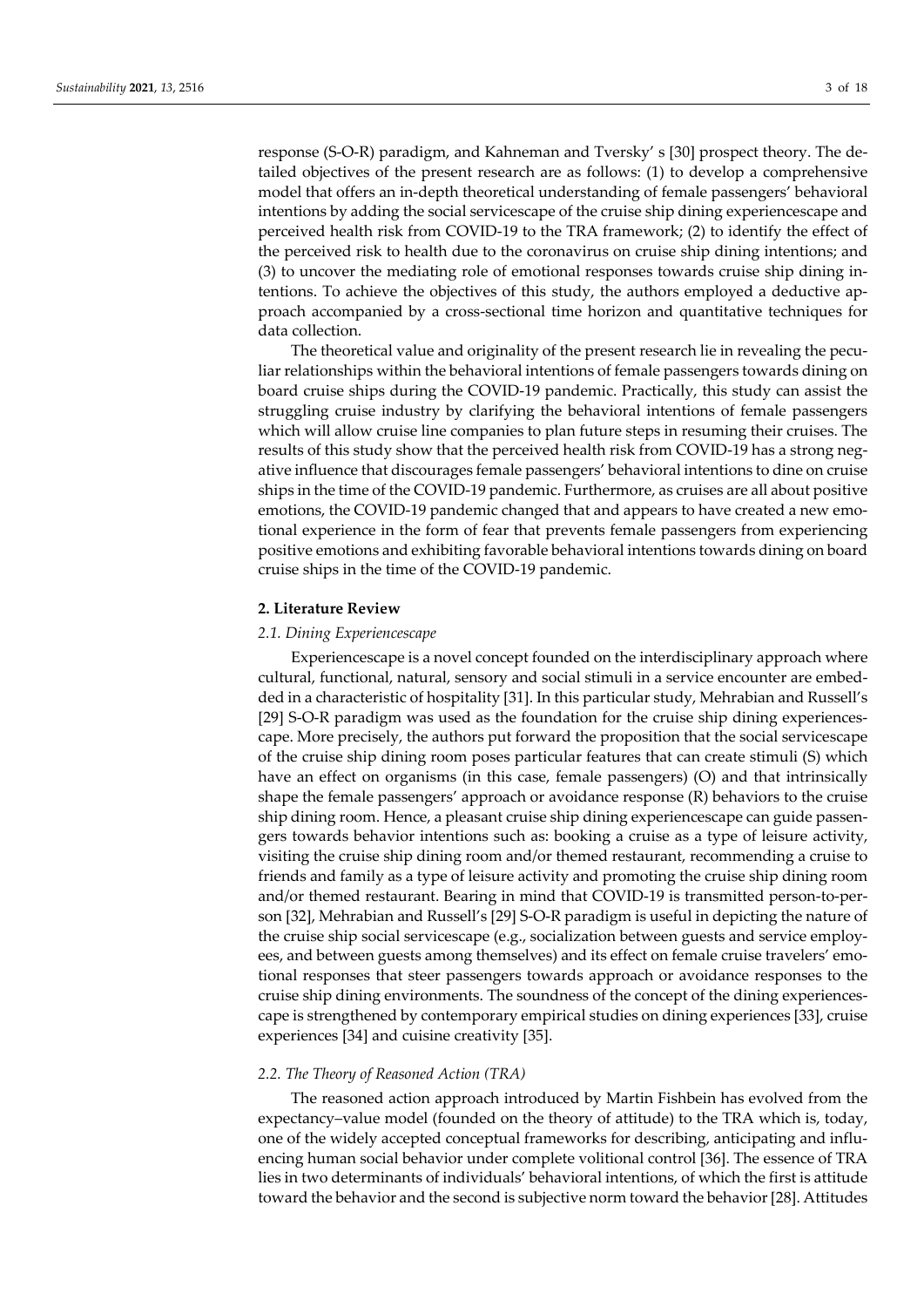can be general toward certain entities and objects or specific toward distinct behaviors [37]. Subjective norms are based on the combined normative beliefs with respect to the individuals' significant other or designated social group [36]. In a nutshell, the TRA concludes that the majority of human behaviors of interest are under volitional control, where once an intention is shaped under the direct influence of attitudes and subjective norms, with great certainty, it can be anticipated that based on suitable conditions, the behavior of interest will be initiated. The strength of predicting behavioral intentions with the application of TRA has been confirmed by recent studies of the intention to book an Airbnb [38], the adoption of pro-tourism behaviors [39], satisfaction and positive emotions [40] and destination choices [41].

### *2.3. The Prospect Theory*

The value of the prospect theory in the decision-making process based on expected utility is grounded on the basis that it can offer an alternative to classical economic theory [42]. The prospect theory relies on the premise that individuals value losses and gains differently; hence, when a person is in an uncertain situation where the probability of different outcomes is largely unknown and risk perception is relatively high, her/his final decision between probabilistic alternatives is based on perceived gains [30]. However, losses appear to be quite substantial compared to the rewards [43], and since losses carry about twice the load of the rewards, individuals are loss-averse when they choose between prospects [42]. Furthermore, the prospect theory is a useful tool in determining behavioral intentions, as it emphasizes the psychological determinants of risk perception [44]. Accordingly, the aforementioned authors claim that risk aversion for gains has concavity of the value function, and risk seeking for losses has convexity. The strength of the prospect theory is that it relates to actual choices rather than the most favorable decisions [45]. The dominance of the prospect theory in describing behavioral intentions under risk and uncertainty is well supported by recent studies on the risk evaluation of halal products/services in tourism [46], travelers' ride-sharing choices [47] and the medical tourism destination selection process [48].

#### *2.4. Hypotheses*

## 2.4.1. The Social Servicescape, Emotions and Behavioral Intentions

The social servicescape is a specific consumption environment that affects consumer behavior through the interaction between different social entities (e.g., service employees and customers, and between customers themselves) [49]. As guests spend prolonged time in cruise ship dining rooms, they affect each other's attitudes, and they experience several emotional responses throughout the constant interaction with service employees and other guests. Meng and Choi [50] argued that social interactions in themed restaurants exert a robust influence on customers' attitudes and their behavioral intentions. Similarly, Meng and Cui [51], in their model of extended theory of planned behavior (TPB), confirmed the significant positive impact of the experiencescape (with social servicescape aspects) on tourists' attitude in the case of home-based accommodation. The interactions between customers and service employees and between customers themselves can determine the outcome of guest experience from an emotional perspective [52].

Furthermore, dynamic consumer interaction as a part of hospitality industry experiential innovativeness can lead to favorable outcomes such as positive emotional responses and long-term relationships [53]. Proactive customer service performance is a corner stone of exceptional service, where employees at the front line are constantly aware of customers' needs to the point before the needs are needed [54]. Thus, the positive emotional response from dining can lead to a memorable experience, which has a long-lasting impact as it influences consumers' future decisions and behavioral intentions [55].

Based on our review of the academic literature and relevant empirical evidence, we propose the following hypotheses: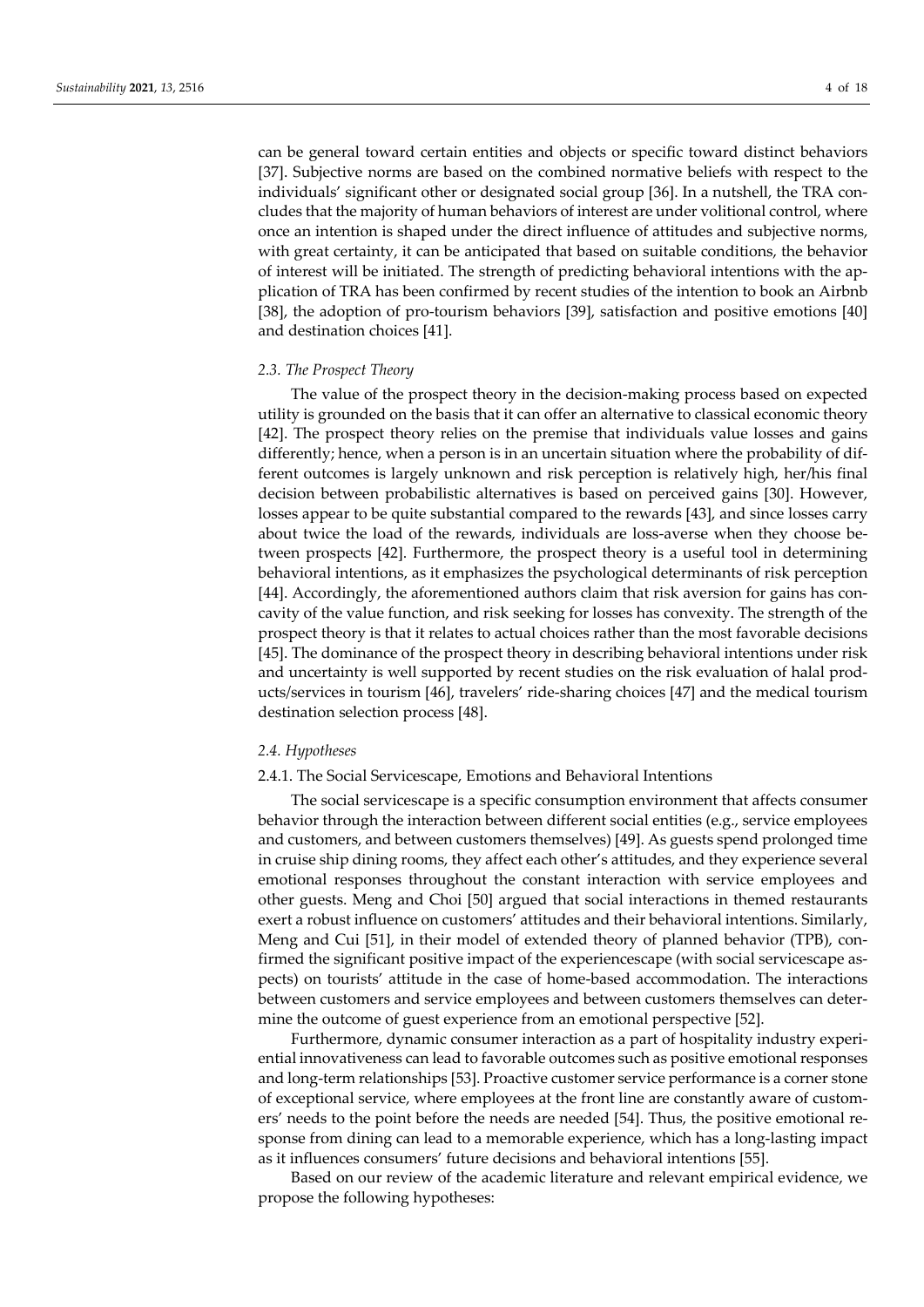**Hypothesis 1.** *The social servicescape of cruise ship dining rooms has a positive impact on female passengers' attitudes.* 

**Hypothesis 2.** *The social servicescape of cruise ship dining rooms has a positive impact on female passengers' emotional responses.* 

**Hypothesis 3.** *Female passengers' emotional responses have a positive impact on behavioral intentions.* 

## 2.4.2. Attitude, Subjective Norms and Behavioral Intentions

Attitude is conceived as a cognitive assessment toward behavior, influenced by the voluntary beliefs about its success and denominated behavioral beliefs, in regard to the subjective estimations of final outcomes [56]. Human beings hold on to the normative beliefs of several significant people and/or designated social groups who are affecting their subjective norms. The aforementioned significant people are most often a person's partner or life companion; immediate family members and dear friends; and, based on the behavior in question, they can be even work-related associates, government officials and a general practitioner [36]. Zenker and Kock [57] argued that the COVID-19 incident holds the potential to reshape tourist attitudes and subjective norms, ultimately affecting their behavioral intentions.

Previous studies have investigated the influence of tourists' attitudes and subjective norms, while other research has focused on these determinants in the era of COVID-19. Attitude and subjective norms were also significant determinants of behavioral intentions to visit Korean green restaurants [58]. Consumers' intention to experience restaurants specializing in an organic menu was strongly influenced by attitude and subjective norms [59]. Furthermore, attitude was depicted as an essential determinant of individuals' behaviors towards making dining decisions based on online restaurant reviews [60]. In a recent systematic review and meta-analysis of 1550 studies related to predicting behavioral intention towards food safety, the authors concluded that subjective norms were the most influential variable, especially in studies with a large sample [61]. Accordingly, in the midst of the COVID-19 crisis, a recent study by Han et al. [62] demonstrated that U.S. travelers' post-pandemic travel decision-making process for safer destinations is heavily influenced by attitudes and subjective norms. Similarly, a positive attitude toward traveling has a strong potential to increase intentions to travel, while subjective norms have a limited positive impact on intentions to travel during the COVID-19 pandemic [63]. Consequently, the authors put forward the following hypotheses:

**Hypothesis 4.** *Attitudes have a positive impact on female passengers' behavioral intentions.* 

**Hypothesis 5.** *Subjective norms have a positive impact on female passengers' behavioral intentions.* 

## 2.4.3. Perceived Health Risk of COVID-19 and Behavioral Intentions

Perceived risk to health is described as the impending reaction of tourists' or hospitality customers' when they feel that their physical health is threatened by an uncontrolled event such as a pandemic [64]. During the COVID-19 pandemic as people are considering booking a cruise as their preferable choice of leisure, perceived health risk plays a significant role as it a demonstrates clear, robust negative effect on behavioral intentions [8]. It is known that repeat cruisers perceive health risks seriously as they consult their healthcare professionals before taking a voyage, whereas first-time cruisers follow their intuition as they take only certain precautions to avoid illness and diseases [65]. Even though repeat cruisers generally exhibit a high degree of trust towards cruise line companies, as they perceive cruises as a safe holiday [66], the negative influence of the perceived health risk of COVID-19 on behavioral intentions is gaining its momentum, particularly with the recent COVID-19 incident on the cruise ship SeaDream [67,68]. On 21 November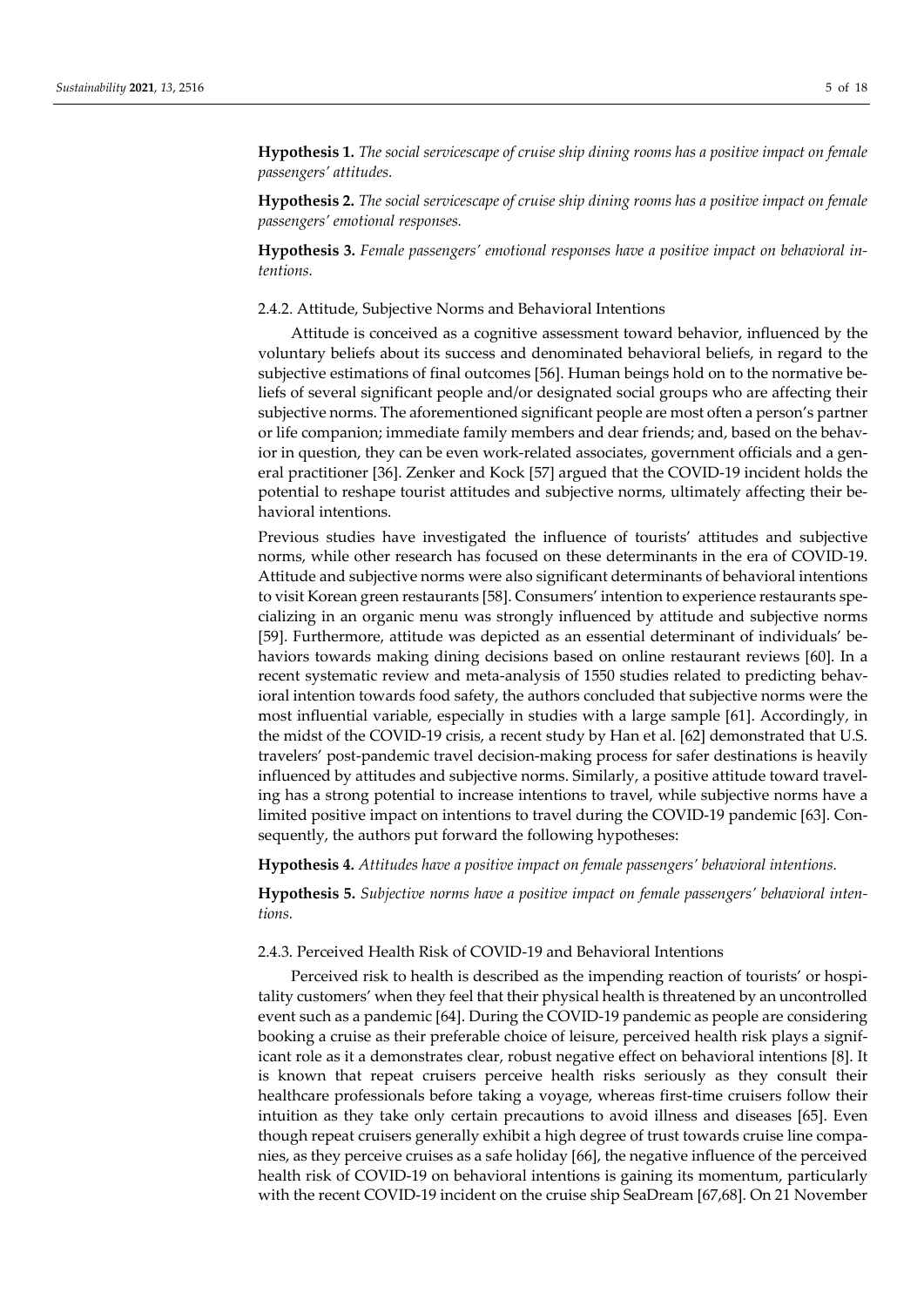2020, despite the Framework for Conditional Sailing Order for a phased-in approach and return to service, the Centers for Disease Control and Prevention [69] issued a level 4 warning with the recommendation that all people should avoid travel on cruise ships because of the very high risk of COVID-19. The latest Dataessential report [70] shows that 64% of U.S. residents were likely to stay at home and minimize the risk of getting sick with the flu season approaching, 68% would gather with fewer people for the December 2020 holidays, only 17% would have a holiday meal at a restaurant and 54% had reduced their dining at inside seating restaurants (with social distancing measures) compared to summer 2020. Research has also found that the perceived health risk from COVID-19 is consistently stronger in females compared to men with a robust tendency for females to take protective measures against the COVID-19 infection [27]. This review of relevant research and data led to the following hypothesis:

## **Hypothesis 6.** *The perceived health risk from COVID-19 has a negative impact on female passengers' behavioral intentions.*

In summary, the authors propose a tripartite approach research framework that integrates fundamental variables of TRA (attitude and subjective norms) with the S-O-R paradigm constructs (social servicescape and emotions) and the prospect theory variable (perceived health risk from COVID-19). Our conceptual model of these relationships is presented in Figure 1.



**Figure 1.** The conceptual model based on the tripartite approach.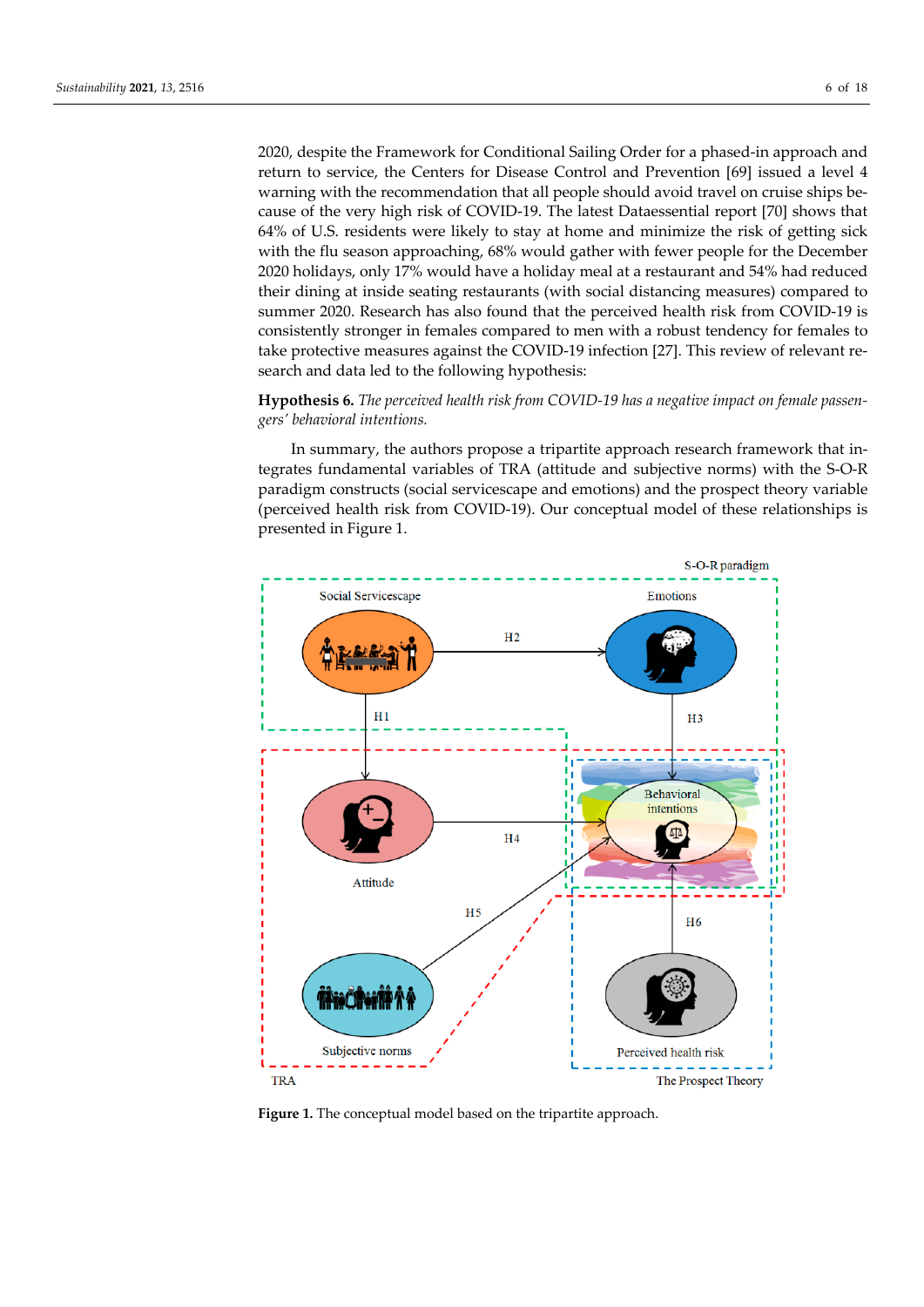## **3. Method**

## *3.1. Sample and Data Collection Procedure*

Female guests were deliberately chosen for this study because of their robust tendency to take protective measures against the COVID-19 infection [27], their importance to cruise line companies as they represent the dominant gender among cruise travelers [21] and due to their elevated propensity for health risk perception [25]. Furthermore, the social community of our special interest was clustered around experienced female passengers who had dined multiple times at cruise ship dining rooms and themed/ethnic restaurants in the previous 18 months. To thoroughly explore the female passengers' behavioral intentions towards dining on cruise ships in the time of the COVID-19 crisis, data were collected via self-administrated online survey cloud-based software (Survey-Monkey®) over a seven-week period between September and October 2020. A purposive sampling technique was applied in this study because, as Teeroovengadum and Nunkoo [71] argued, such a technique provides well-chosen participants established according to chosen criteria. Possible female adults were invited to participate in the survey through various social media groups (please see Table 1). The authors directly reached out to members of the social community and the sample frame contained 2507 female guests. One of the authors distributed the survey to participants and only 390 responses were returned. This represents a 15.55% response rate.

| Carnival Cruise Dining                | https://www.facebook.com/groups/566712757126641           |  |  |
|---------------------------------------|-----------------------------------------------------------|--|--|
| Princess Cruises-Passenger Forum      | https://www.facebook.com/groups/771427119576844           |  |  |
| <b>Celebrity Cruises</b>              | https://www.facebook.com/CelebrityCruises                 |  |  |
| Royal Caribbean Cruising              | https://www.facebook.com/groups/royalcaribbeancruising    |  |  |
| <b>MSC Cruises Fan Page</b>           | https://www.facebook.com/groups/271237986384019           |  |  |
| Norwegian Cruise Line (NCL) Latitudes | https://www.facebook.com/groups/latitudeshq               |  |  |
| <b>Members</b>                        |                                                           |  |  |
| Holland America Line Fans             | https://www.facebook.com/HALCruises                       |  |  |
| Costa Cruise Lines Fans               | https://www.facebook.com/groups/CostaCruisesFans          |  |  |
| P&O Cruises-UK Fan Page               | https://www.facebook.com/groups/pandocruises              |  |  |
| <b>Cruise Foodies</b>                 | https://boards.cruisecritic.com/forum/125-cruise-foodies/ |  |  |

**Table 1.** List of social media groups from where participants were recruited.

Potential female participants were introduced to the purpose of the study via a short explanatory section that was incorporated in the survey. Individuals that understood the purpose of the study and agreed to take part in the survey qualified to continue with the screening questions of the questionnaire. Screening questions were used to verify that only those female passengers who have cruised before and who had dined multiple times at dining rooms and themed/ethnic restaurants participated in the survey. Individuals were requested to answer on a nominal scale ("yes" or "no") to the following questions: "Have you cruised in the last 18 months?" and "Have you dined multiple times in one of the cruise ship's dining rooms, themed restaurants and ethnic restaurants?". A total of 390 questionnaires were collected and the average time taken by respondents to complete each questionnaire was 18 min. Lastly, truthful revealing of information while completing the survey was achieved by means of confidentiality and anonymity of respondents.

The sample was composed of 390 female passengers from dominant cruise passenger markets (87.9% from North America and 12.1% from Europe). The majority of participants' ages fell within 41 to 60+ years old, with 70.% being older than 61 years, 17.7% being in the age group between 51 and 60 years, 11.8% between 41 and 50 years and 0.5% being in the age group between 20 and 40 years. Regarding the education level, 51.8% indicated that they had a university degree, 33.6% specified that they had a college degree and 8.7% indicated that they had a Master's or PhD degree, while 5.9% had a high school diploma.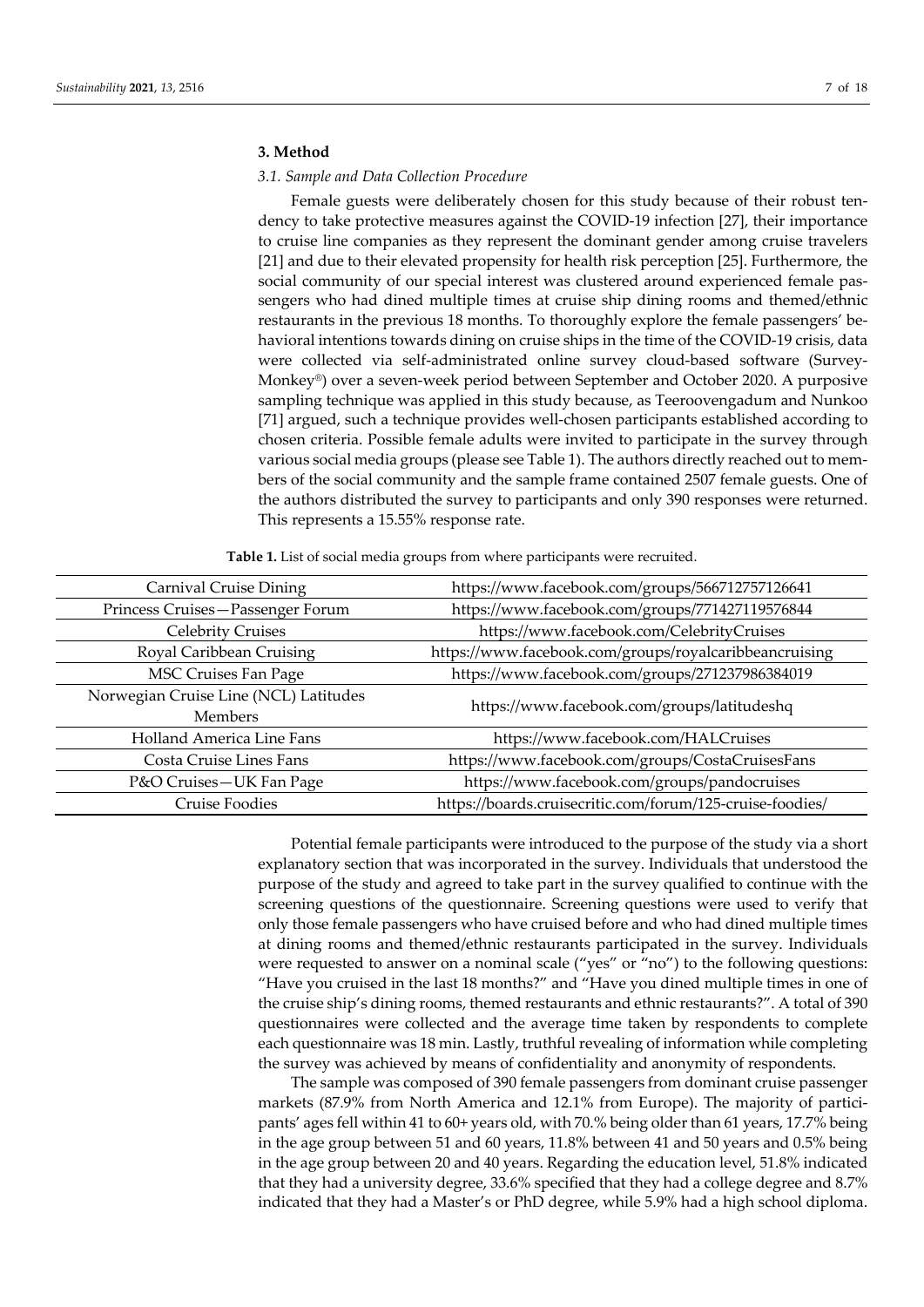Lastly, the vast majority (98.7%) had cruised more than 4 times, while 91% indicated that they cruised without children.

## *3.2. Measures*

The survey contained a mix of multi-item and dual-item measures (see Appendix A for a complete list of items). Scale items to assess the study variables were adopted from validated measurement items from the current literature and all but attitude (7-point Likert-type scale) were anchored on a 5-point Likert-type scale. Social servicescape had three items (e.g., "Interacting with other Guests is interesting" and "Attractive employees makes me feel good") and it was measured with the adjusted scale from Radić and Popesku [17]. Emotions with pleasure and arousal components were measured with two items from the adjusted Mehrabian and Russell [29] PAD scale. Attitude and subjective norms were adopted from Han et al.'s 2020 scale, where attitude was evaluated with three items (e.g., "Dining at this cruise dining place in the future is (…)") and subjective norms were assessed with two items (e.g., "Most people who are important to me want me to dine at this cruise dining place in the future"). Perceived health risk from COVID-19 with three items (e.g., "The thought of dining at a cruise dining place makes me anxious although the COVID-19 pandemic is completely under control (or ceased) in the future") was measured with the adjusted scale from Al-Ansi et al. [72] (2019), while behavioral intentions with three items (e.g., "When other people ask you about your dining rooms experience on board cruise ship you will tell them positive things") were measured with the adjusted scale from Radić et al. [73]. The initial version of the questionnaire including these measurement items and questions about demographic profiles was thoroughly reviewed by academic experts and improved accordingly. To reduce the common method bias of self-administrated questionnaires [74], independent and dependent constructs were separately arranged so that they did not replicate the structure of the hypothesis [75].

## **4. Results**

## *4.1. Reliability and Validity Assessment*

A confirmatory factor analysis (CFA) and maximum likelihood estimation (MLE) approach was conducted to test whether or not the data fitted the measurement model. The result of the CFA shows that the model included a satisfactory level of the goodness-of-fit statistics (χ2 = 157.485, df = 89, *p* < 0.000, χ2/df = 1.769, RMSEA = 0.044, CFI = 0.977, IFI = 0.977, TLI = 0.969). Standardized loadings between the observed variables and latent factors were all significant  $(p < 0.01)$ . Complete details of the CFA results are exhibited in Table 2.

| Constructs               |          | 2        | 3        | 4        |          | 6     | <b>AVE</b> | <b>CR</b> |
|--------------------------|----------|----------|----------|----------|----------|-------|------------|-----------|
| 1. Perceived health risk | 1.000    |          |          |          |          |       | 0.889      | 0.960     |
| 2. Social servicescape   | $-0.041$ | 1.000    |          |          |          |       | 0.439      | 0.700     |
| 3. Behavioral intentions | $-0.051$ | 0.390    | 1.000    |          |          |       | 0.584      | 0.805     |
| 4. Attitude              | 0.081    | 0.605    | 0.670    | 1.000    |          |       | 0.406      | 0.672     |
| 5. Subjective norms      | 0.016    | $-0.293$ | $-0.258$ | $-0.365$ | 1.000    |       | 0.478      | 0.647     |
| 6. Emotions              | 0.172    | 0.433    | 464      | 0.749    | $-0.418$ | 1.000 | 0.676      | 0.807     |

|  |  |  |  |  |  |  |  |  | <b>Table 2.</b> Measurement model assessment. |
|--|--|--|--|--|--|--|--|--|-----------------------------------------------|
|--|--|--|--|--|--|--|--|--|-----------------------------------------------|

Goodness-of-fit statistics:  $\chi^2$  = 157.485, df = 89, p < 0.000,  $\chi^2$ /df = 1.769, RMSEA = 0.044, CFI = 0.977, IFI = 0.977, TLI = 0.969.

Values of the composite reliability for research constructs fell between 0.647 and 0.960, which exceeded Bagozzi and Yi's [76] recommended cutoff of 0.600. This means that the measures for each construct are internally consistent. Convergent validity is generally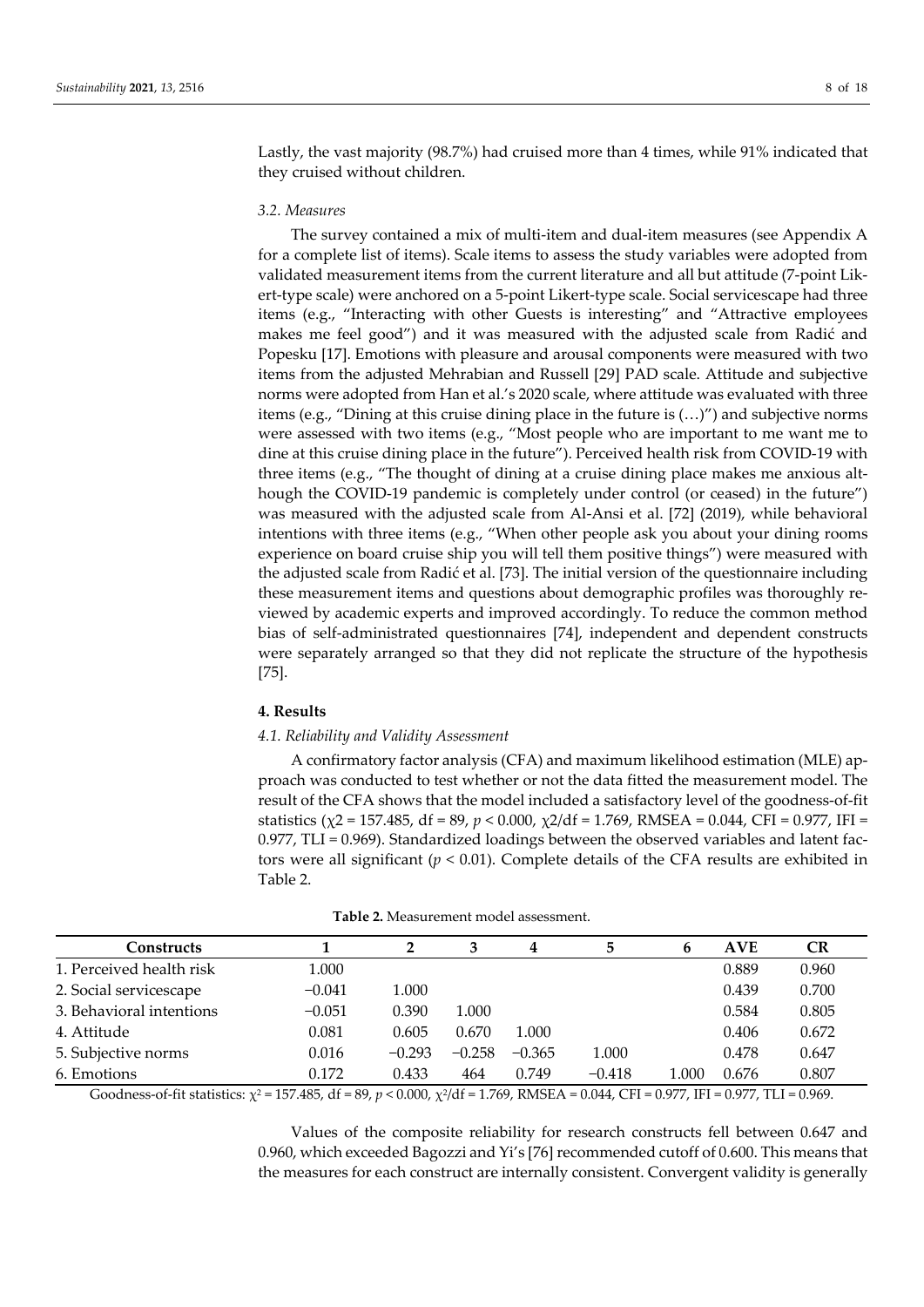supported as the values of the average variance extracted are close to or exceed the suggested level [76]. Thus, the convergent and discriminant validities of the measurement items were acceptable.

## *4.2. Structural Model and Hypotheses Testing*

The proposed conceptual model based on the tripartite approach was estimated to examine the hypothesized relationships among the study variables and to evaluate the anticipation ability of the hypothesized conceptual framework. Hence, structural equation modeling (SEM) with an MLE approach was performed. The results of the SEM (please see Table 3) reveal that the model satisfactorily fitted the data ( $\chi$ 2 = 243.834, df = 95, *p* < 0.000,  $\chi$ 2/df = 2.567, RMSEA = 0.063, CFI = 0.949, IFI = 0.950, TLI = 0.936). The model contained an appropriate level of anticipation power for female passengers' behavioral intentions towards dining on cruise ships  $(R^2 = 0.424)$ .

**Table 3.** Structural model assessment for female passengers ( $n = 390$ ).

|                           | <b>Hypothesized Paths</b>                              |                                |            | Coefficients | t-Values  | Significant |  |
|---------------------------|--------------------------------------------------------|--------------------------------|------------|--------------|-----------|-------------|--|
| H1                        | Social servicescape                                    | $\rightarrow$                  | Attitude   | 0.812        | $7.746**$ | Yes         |  |
| H2                        | Social servicescape                                    | →                              | Emotions   | 0.667        | 7.978 **  | Yes         |  |
|                           |                                                        |                                | Behavioral |              | 1.612     |             |  |
| H <sub>3</sub>            | Emotions                                               | $\rightarrow$                  | intentions | 0.115        |           | No          |  |
| H4                        | Attitude                                               | $\rightarrow$                  | Behavioral | 0.577        | $6.368**$ | Yes         |  |
|                           |                                                        |                                | intentions |              |           |             |  |
|                           |                                                        |                                | Behavioral |              |           |             |  |
| H <sub>5</sub>            | Subjective norms<br>Perceived health<br>H <sub>6</sub> | $\rightarrow$<br>$\rightarrow$ | intentions | $-0.004$     | $-0.055$  | No          |  |
|                           |                                                        |                                | Behavioral | $-0.099$     | $-2.075*$ | Yes         |  |
|                           | risk                                                   |                                | intentions |              |           |             |  |
| Total variance explained: |                                                        |                                |            |              |           |             |  |
|                           | $R^2$ for Emotions = 0.444                             |                                |            |              |           |             |  |
|                           | $R^2$ for Attitude = 0.659                             |                                |            |              |           |             |  |
|                           | $R2$ for Behavioral intentions = 0.424                 |                                |            |              |           |             |  |

Goodness-of-fit statistics:  $\chi^2$  = 243.834, df = 95, *p* < 0.000,  $\chi^2$ /df = 2.567, RMSEA = 0.063, CFI = 0.949. IFI = 0.950, TLI = 0.936,  $*$  *p* < 0.05, \*\* *p* < 0.01.

> In summary, the proposed conceptual model based on the tripartite approach was deemed adequate for the total variance in emotions (44.4%), attitude (65.9%) and behavioral intentions (42.4%), which were all, as per Aneshensel [77], above the acceptable levels for studies in social sciences. Furthermore, the hypothesized relations between study variables were assessed. As laid out in Table 3 and Figure 2, social servicescape showed a significant and positive influence on female passengers' attitude (β = 0.812, *p* < 0.01) and emotions ( $β = 0.667$ ,  $p < 0.01$ ). Hence, Hypotheses 1 and 2 are supported. Furthermore, while attitude significantly influences female passengers' behavioral intentions (β =  $0.577$ , *p* < 0.01), subjective norms (β = -0.004, *p* < 0.01) and emotions (β= 0.115, *p* < 0.01) were not a significant predictor of female passengers' behavioral intentions. Consequently, Hypothesis 4 is supported, while Hypotheses 3 and 5 are not supported. Finally, perceived health risk from COVID-19 demonstrated a significant and negative effect on female passengers' behavioral intentions ( $β = -0.099$ ,  $p < 0.05$ ); accordingly, Hypothesis 6 is supported.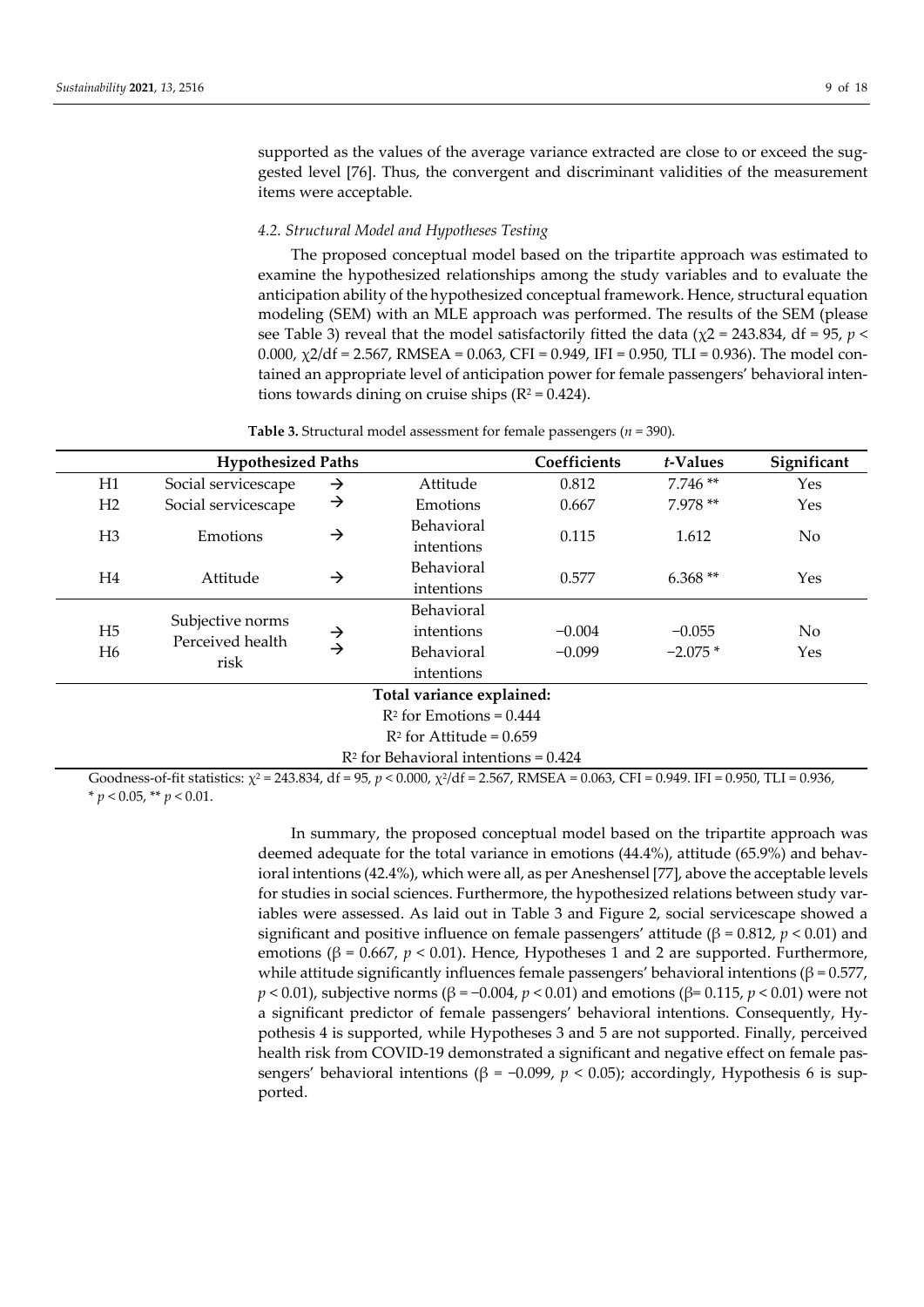

**Figure 2.** Results of the structural model estimation ( $n = 390$ ). Note: goodness-of-fit statistics for the structural model:  $χ2 =$ 243.834, df = 95, *p* < 0.000, χ2/df = 2.567, RMSEA = 0.063, CFI = 0.949, IFI = 0.950, TLI = 0.936.

## **5. Discussion**

The conceptual model based on the tripartite approach drawing on Mehrabian and Russell's [29] S-O-R paradigm, on Ajzen and Fishbein's [28] TRA and on Kahneman and Tversky's [30] prospect theory makes an important contribution towards understanding female passengers' behavioral intentions towards dining on cruise ships during the COVID-19 incident. As seen in Figure 2, the reshaped model based on the tripartite approach demonstrated that despite the positive effect of the social servicescape on attitude and emotions, and despite the positive attitude of female passengers towards dining on a cruise ship, the negative effect of the perceived health risk from COVID-19 appears to be the dominant factor that ultimately discourages the behavioral intentions of female passengers towards dining on cruise ships in the time of the COVID-19 pandemic.

The social servicescape and dynamic interactions between service employees and guests and between guests themselves showed a positive effect on the female passengers' attitude and emotional responses. Social interactions in cruise ship dining rooms are motivated by empathy, the need for socialization and enjoyment of hedonic consumption. Furthermore, hedonic consumption during socialization boosts levels of endorphins, which are drivers of positive attitudes and positive emotions. What perhaps is most intriguing about this finding is the evident positive attitude of female passengers to board the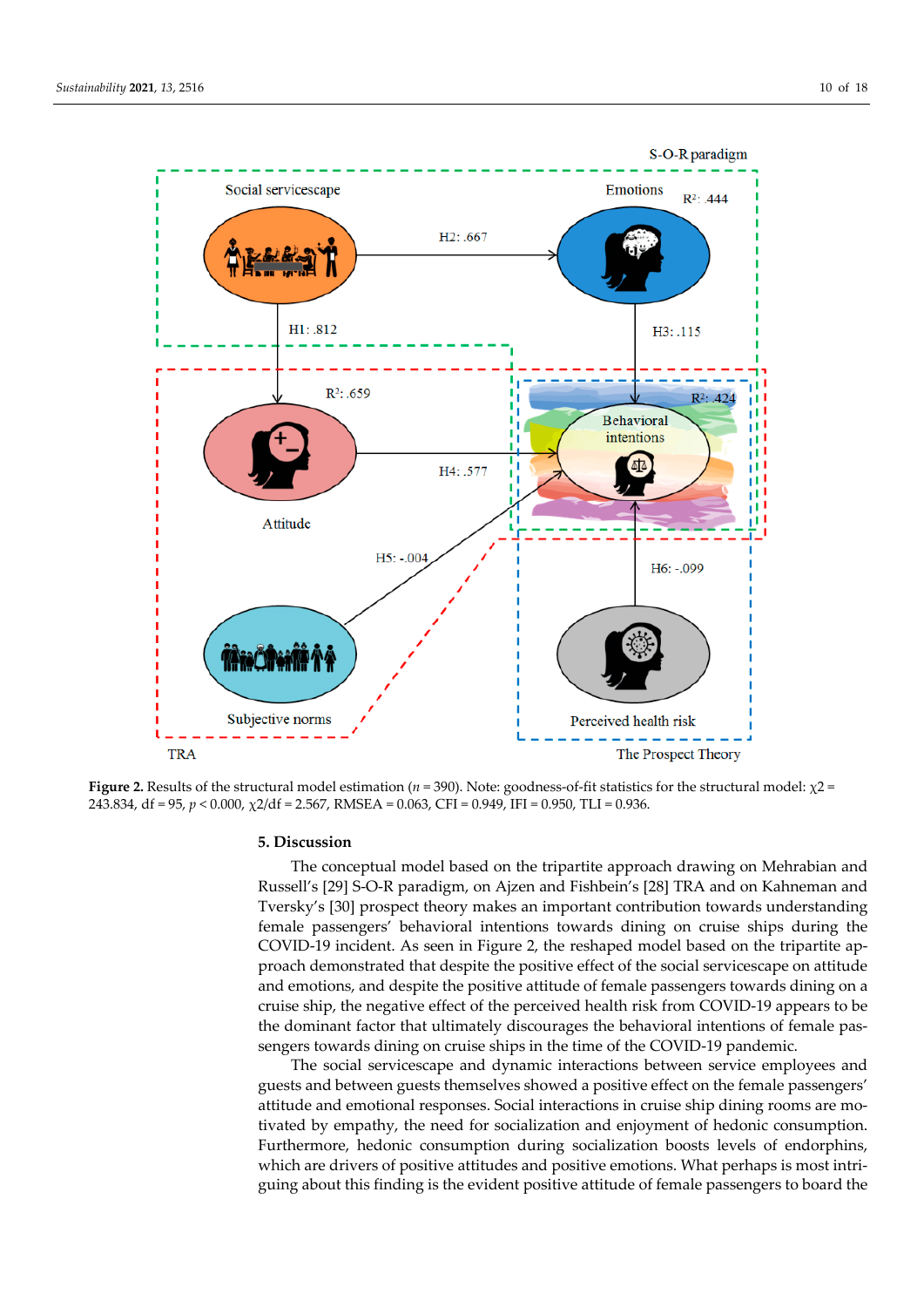secluded world of a cruise ship and enjoy dynamic social interactions during hedonic consumption while escaping from the daily pressure of the COVID-19 pandemic. This is most likely due to positive neurochemical feedback loops inside the human brain which reward social behavior. This finding was supported by Cruise Industry News [78] on 15 November 2020, which reported that more than 100,000 people have applied for free cruise trials as a part of the Royal Caribbean International cruise line company's effort to meet the CDC's Framework, despite surging numbers and new daily records of the COVID-19 reported cases across the USA.

Fear is one of the fundamental drivers when it comes to information processing at the subconscious level. Today, we are witnessing the wide spread of COVID-19 pandemic-related information coming from various sources such as mainstream media, social media, government officials and health practitioners. In the case of the COVID-19 cruise tourism crisis, such sources are quite often using strong language and explicit aspects of narration to purposefully boost fear about the COVID-19 pandemic [8]. Moreover, vivid and disturbing images used in describing the severity of the COVID-19 pandemic and aggressive enforcement of strategies related to physical distancing, lockdowns and curfew, with government-issued warnings against traveling, have managed to spread fear. As nothing spreads like fear, it appears that female passengers' subjective norms may be affected by the sense of the fear and worries of their significant other and/or close social groups. Hence, as the human brain relies on heuristics to make certain judgments, subjective norms of female passengers are unsupportive towards the behavioral intention to dine on board cruise ships in the time of the coronavirus pandemic. Cruise tourism is all about positive emotions, but the COVID-19 pandemic has changed that and appears to have created a new emotional experience in the form of fear that prevents female passengers from experiencing positive emotions and exhibiting favorable behavioral intentions towards dining on board cruise ships in the time of the COVID-19 pandemic. This conclusion is supported by Brooks and Saad (2020), who argued that 60% of female U.S. residents are experiencing fear and worries about being infected by COVID-19, while Kiefer [79] outlined how fear, disgust and sometimes anger have become evident emotional responses related to protecting physical safety during the COVID-19 incident.

Female passengers' perceived health risk from COVID-19 pushes them into despair that over time evolves into fear. Once fear from the perceived health risk from COVID-19 becomes the dominant emotion of female cruise travelers, they tend to avoid certain behaviors. This study shows that the perceived health risk from COVID-19 has a strong negative influence that discourages female passengers' behavioral intentions to dine on cruise ships in the time of the COVID-19 pandemic. This is most likely due to the influence of mass media that labeled cruise ships as crowded "petri dishes" [8] and the CDC's recently issued level 4 warning with the recommendation that all people should avoid traveling on cruise ships due to very high risk of COVID-19 on cruise ships [69].

## *5.1. Theoretical Implications*

The novelty of the present study is that it is the first study to assess the behavioral intentions of female passengers towards dining on cruise ship in the era of the COVID-19 pandemic. In summary, three essential theoretical implications can be concluded from the findings of this research. First, our conceptual model succeeded in extending the TRA by introducing constructs that are analogous to the cruise ship dining experiencescape (S-O-R paradigm) and health risk perception due to COVID-19 (the prospect theory) into the theoretical foundation. More precisely, the constructs of the cruise ship dining experiencescape coupled with the perceived health risk from COVID-19 are accurately reflected in the process of behavioral intentions of female passengers towards dining on cruise ships in the time of the COVID-19 crisis. Furthermore, the scrutiny of the behavioral intentions of female passengers has mirrored the dominant role of the perceived health risk from COVID-19. The study results demonstrate that our proposed model based on the tripartite approach displayed robust explanatory power in understanding the behavioral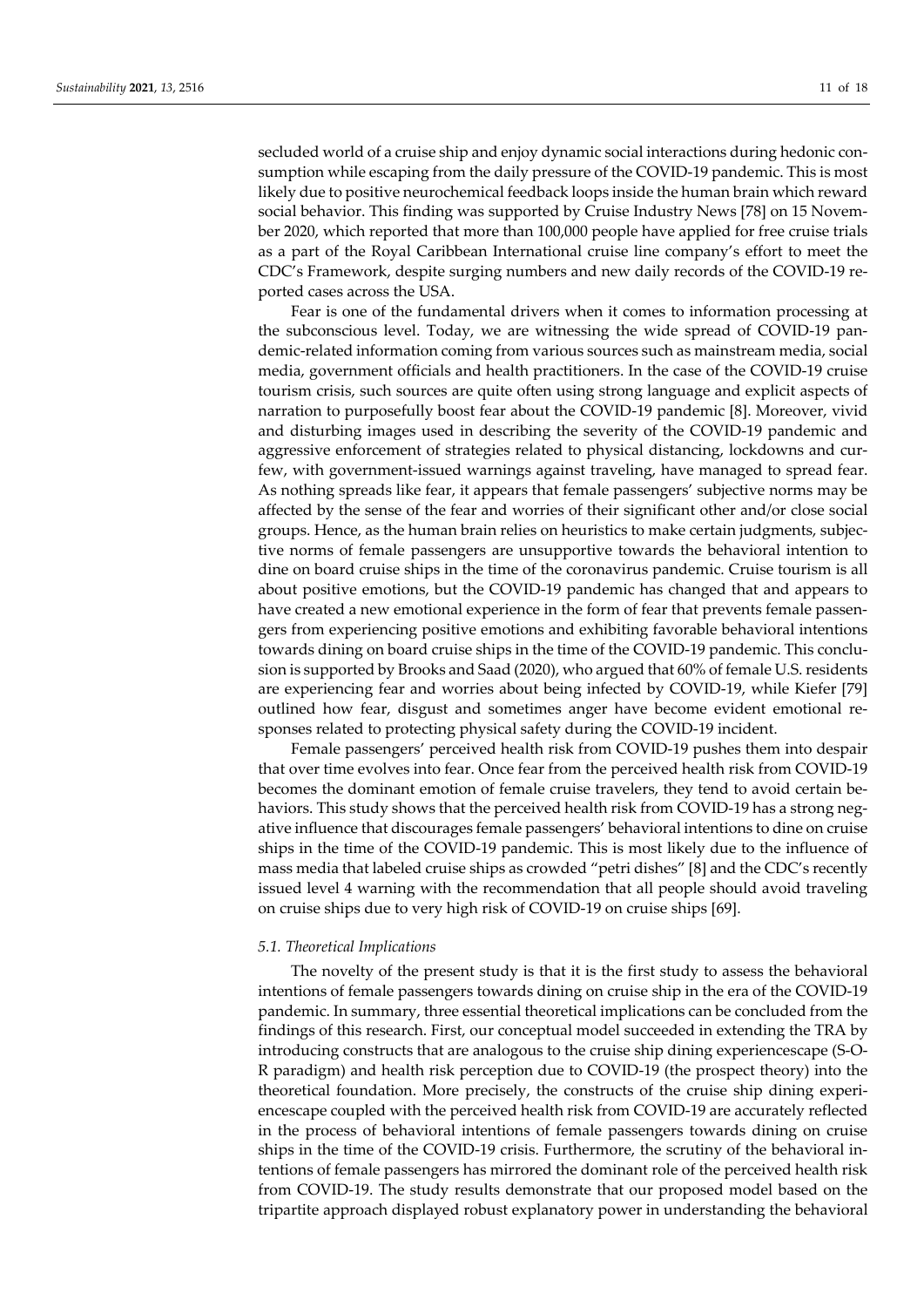intentions of female passengers towards dining on cruise ships in the time of the COVID-19 pandemic. Consequently, from a theoretical standpoint, this study successfully extended the original TRA in line with Ajzen's [80] benchmark for enhancing the theory.

From the general tourist behavior standpoint, this research has provided a fresh perspective in the context of what Perugini and Bagozzi [81] called strengthening and expanding the contemporary social theory in the tourist behavior literature. Specifically, the results from our study offer valuable insights into the behavioral intentions of female passengers by extending the existing TRA framework through the cruise ship dining experiencescape and perceived health risk from COVID-19. Encompassing three significant reciprocal constructs relating to the behavioral intentions of female passengers—social servicescape as the stimuli construct, emotional response as the organism construct and the perceived health risk from COVID 19 construct—our study reveals the antecedents of female passengers' behavioral intentions and exhibits a robust correlation among these constructs.

Second, the current study has unearthed the important role of attitude as a mediator in forming female passengers' behavior ( $\beta$  = 0.577,  $p$  < 0.01). More precisely, the attitude of female passengers could be strengthened by the social servicescape of the cruise ship dining experiencescape (e.g., friendliness, helpfulness, empathy of service employees, socialization with other guests). Furthermore, the social servicescape demonstrated a positive influence on female passengers' emotional responses. These findings confirm the expanded nomological network of experiencescape conceptualized by Tasci and Pizam [82], Mehrabian and Russell's [29] S-O-R paradigm and Ajzen and Fishbein's [28] TRA in the particular conditions during the COVID-19 crisis. However, the results of this study reveal that subjective norms do not have a positive influence on female passengers' behavioral intentions towards dining on cruise ships in the COVID-19 pandemic era. Accordingly, in the case when subjective norms are heavily affected by the sense of the fear and worries of significant others and/or close social groups, subjective norms become unsupportive towards behavioral intentions. Lastly, the study also reveals that the emotional response of female passengers towards dining on cruise ships in the time of the COVID-19 pandemic is steered by feelings of fear which lead towards avoidance behavior. This finding also confirms Tasci and Pizam's [82] expanded nomological network of experiencescape and Mehrabian and Russell's [29] S-O-R paradigm.

Third, the results of this study discover that female passengers' perceived health risk from the COVID-19 pandemic has the characteristics described by Tversky and Kahneman, [43] p. 298, as "losses loom larger than gains". Hence, fear from being infected by COVID-19 in cruise ship dining rooms during paid cruise leisure proved to be perceived as a significant loss with a large impact on female passengers' health and physical safety, compared to the received gains from the empathy and need for socialization. These findings not only confirm Tversky and Kahneman's [43] prospect theory, but also findings from Yang et al. [83], who in their systematic literature review of risk and gender research in tourism outlined that females from Western cultures exhibit aversion towards health risks.

#### *5.2. Practical Implications*

While there is a glimpse of hope for the cruise industry as major cruise lines are rushing to find ways to restart their operations, there are still quite a few concerns related to how cruise line companies will mitigate female passengers' perceptions of the health risk from COVID-19; how cruise line companies will shift female cruise travelers' subjective norms from unfavorable to favorable; and how cruise line companies will encourage female passengers' approach behavior towards dining on cruise ships in the time of the COVID-19 pandemic. To accomplish such a daunting task, our study suggests that cruise line companies should pause and wait in restarting their operation as the overall climate related to the COVID-19 pandemic is still very much unfavorable as long as the pandemic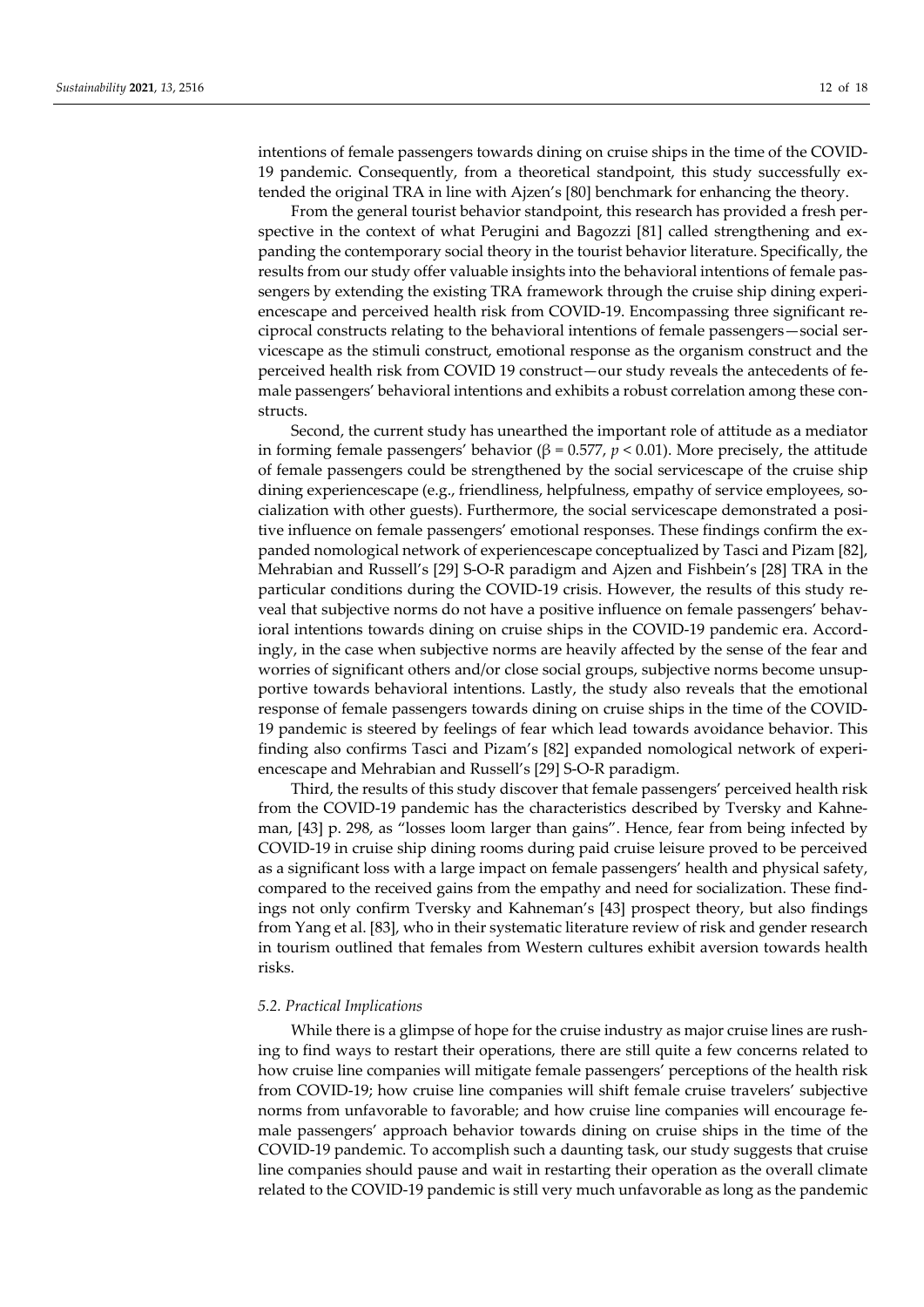is not under control and/or there is no vaccine widely available and public feelings are still dominated by fear.

Cruise line companies should carefully monitor the COVID-19 pandemic narration from mainstream media, social media, government officials and health practitioners. Once narration from these entities shifts from boosting fear to supporting hope, cruise line companies should engage in specifically tailored digital video marketing content that would target female passengers' personality traits. Such digital content should be based on feelings of hope as hope is a characteristic with a considerable effect on behavioral intentions. Once cruise line companies manage to mobilize feelings of hope in female passengers, our research and other studies suggest that female passengers will creatively deal with their fears and worries. Such marketing efforts should be expanded to the female passengers' significant others and/or social groups, through social media networks. This marketing effort would affect female passengers' subjective norms, emotional response and perceived health risk from COVID-19, ultimately leading to favorable behavioral intentions towards dining on cruise ships in the COVID-19 pandemic era.

Cruise line companies should not engage in berth rate discounts as a way to ease substantial revenue loss and stimulate financial recovery. To mitigate the perceived health risks from COVID-19, it is suggested that cruise line companies should instead offer shortterm promotional packages aimed at attracting female passengers. These might include free cancelations up to one year, flexible departure cruise dates up to one year, free-ofcharge cruises for children under 17 years old, discounts for housewives, discounts for single moms sailing with children, discounts for lesbian couples with/without children, discounts for female victims of domestic violence, discounts for females 60+ years old, onboard credit for drinks in restaurants, free Wi-Fi with #Ilove(name of cruise line company) and a posted photo on Instagram or Facebook, daily gratuities included, discounts for activities and excursions to private islands and ports of call, free transfers to and from the homeport and gift cards on purchased treatments in cruise ship spas.

Once CDC conditions allow cruises to resume, cruise line companies should implement tactics that would provide an overall strategic framework to mitigate the risks from the COVID-19 infection. Such tactics could include the following:

- (1) Terminate refers to all known methods to eliminate any opportunity of spreading of COVID-19 (e.g., health screening of guests and crew prior to boarding and during the cruise, negative PCR test prior to boarding and during the cruise if needed and sailing with reduced capacities).
- (2) Bifurcate refers to maintaining physical distancing while being on board (e.g., enforcing the physical distancing of 2 m between guests and between guests and the crew).
- (3) Isolate refers to wearing face coverings while being on board except when eating or drinking (e.g., in dining rooms, servers should wear face coverings together with a face shield, or at purser desks, physical barriers between guests and the crew should be installed (for close interaction with less than 1 m distance)).
- (4) Disable refers to hygiene practices (hand washing and hand sanitizers) and increased cleaning and sanitizing frequencies of hard surfaces.

Furthermore, the dynamic interaction between service employees and guests has to be sincere, open, friendly and, above all, pleasant. Similarly, interactions between guests themselves have to be managed in a way that all involved participants feel pleasure from being able to fulfill their need for socialization. Female passengers are passionate members of this floating micro-community, and therefore cruise line companies have to carefully manage the social servicescape of the cruise ship dining experiencescape.

#### *5.3. Limitations and Future Research*

This pioneering study is not without limitations that can offer opportunities for future studies. The first limitation is the use of an online self-administered survey, which means that caution should be applied in generalizing the findings due to self-response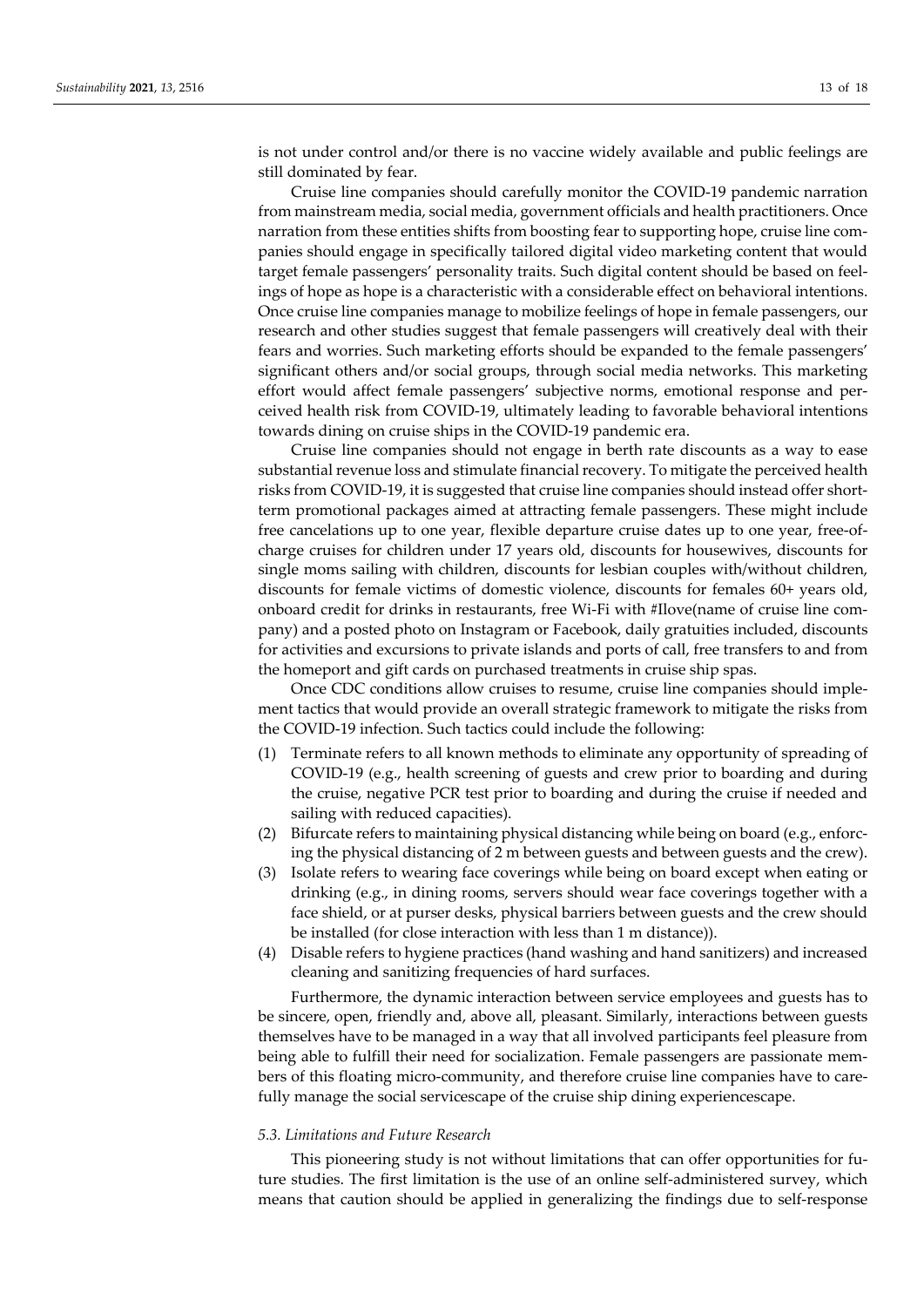bias. However, to lessen this challenge, the survey in this study was composed and validated, following the recommendation of Podsakoff et al. [74], in such a manner that independent and dependent variables did not replicate the structure of the hypotheses. The second limitation is that the participants are from societies with the Western cultural perspective. Consequently, the results could differ with participants from societies with other cultural perspectives. Accordingly, future research should involve female passengers that are from societies that are not rooted in the Western cultural perspective. Despite these limitations, to the authors' best knowledge, the present research is the first to investigate the behavioral intentions of female cruise travelers towards dining on cruise ships in the time of the COVID-19 pandemic.

**Author Contributions:** Conceptualization, A.R. (Aleksandar Radic), H.H. and A.A.-A.; methodology, A.R. (Aleksandar Radic), H.H. and M.L.; formal analysis, A.R. (Aleksandar Radic), H.H. and A.A.-A.; investigation, A.R. (Aleksandar Radic); resources, H.H. and M.L.; writing—original draft preparation, A.R. (Aleksandar Radic), H.H., B.-L.C., S.S. and M.L.; writing—review and editing, A.R. (Aleksandar Radic), H.H., B.-L.C., S.S. and M.L.; visualization, A.R. (Aleksandar Radic), A.R. (António Raposo). and J.J.K.; supervision, H.H. and M.L.; funding acquisition, H.H., A.R. (António Raposo). and J.J.K. All authors have read and agreed to the published version of the manuscript.

**Funding:** This research received no external funding.

**Institutional Review Board Statement:** Because of the observational nature of the study, and in the absence of any involvement of therapeutic medication, no formal approval of the institutional review board of the local ethics committee was required. Nonetheless, all subjects were informed about the study and participation was fully on a voluntary basis. The study was conducted in accordance with the Helsinki Declaration.

**Informed Consent Statement:** Not applicable.

**Acknowledgments:** The authors would like to thank Elizabeth Turner (Auckland University of Technology) for the meticulous review of the manuscript.

**Conflicts of Interest:** The authors declare no conflict of interest.

| <b>Appendix A. Constructs and Measurement Items</b> |  |
|-----------------------------------------------------|--|
|-----------------------------------------------------|--|

| <b>Constructs and Items</b>                                     | Loadings | Mean | <b>SD</b> |  |
|-----------------------------------------------------------------|----------|------|-----------|--|
| Social servicescape                                             |          |      |           |  |
| Strongly Disagree (1)-Strongly Agree (5)                        |          |      |           |  |
| Interacting with other Guests is interesting.<br>$\bullet$      | 0.688    | 4.11 | 0.616     |  |
| Socializing with other Guests is exciting.<br>$\bullet$         | 0.717    | 4.09 | 0.642     |  |
| Attractive employees makes me feel good.<br>$\bullet$           | 0.575    | 4.14 | 0.572     |  |
| Emotions                                                        |          |      |           |  |
| Annoyed (1)~Pleased (5).<br>$\bullet$                           | 0.804    | 4.39 | 0.539     |  |
| Unhappy $(1)$ ~Happy $(5)$ .<br>$\bullet$                       | 0.840    | 4.49 | 0.521     |  |
| Attitude                                                        |          |      |           |  |
| Dining at this cruise dining place in the future is             |          |      |           |  |
| Bad (1)~Good (7).<br>$\bullet$                                  | 0.640    | 6.03 | 0.656     |  |
| Foolish $(1)$ ~Wise $(7)$ .<br>$\bullet$                        | 0.618    | 6.53 | 0.628     |  |
| Unpleasant (1)~Pleasant (7).                                    | 0.654    | 6.12 | 0.454     |  |
| Subjective norms                                                |          |      |           |  |
| Strongly Disagree (1)-Strongly Agree (5)                        |          |      |           |  |
| Most people who are important to me want me to dine at this     | 0.660    |      | 0.813     |  |
| cruise dining place in the future.                              |          | 3.07 |           |  |
| People whose opinions I value prefer that I dine at this cruise |          |      |           |  |
| dining place in the future.                                     | 0.722    | 2.59 | 0.710     |  |
| Perceived health risk                                           |          |      |           |  |

*Strongly Disagree (1)—Strongly Agree (5)*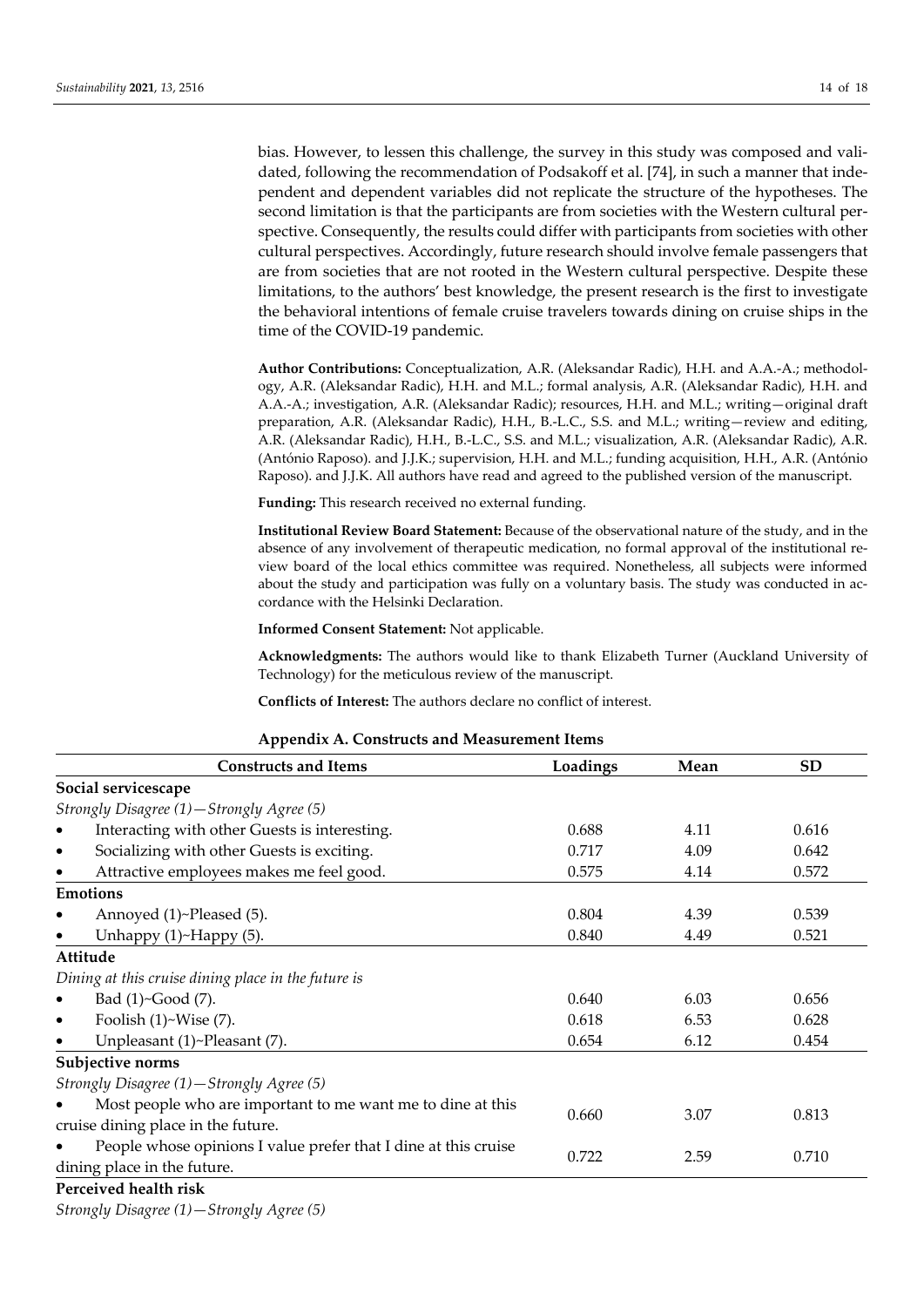| The thought of dining at a cruise dining place makes me anx-<br>$\bullet$    |       |      |       |
|------------------------------------------------------------------------------|-------|------|-------|
| ious although the COVID-19 pandemic is completely under control              | 0.918 | 2.49 | 0.652 |
| (or ceased) in the future.                                                   |       |      |       |
| The thought of dining at a cruise dining place makes me feel<br>٠            |       |      |       |
| psychologically uncomfortable although the COVID-19 pandemic is              | 0.917 | 2.32 | 0.679 |
| completely under control (or ceased) in the future.                          |       |      |       |
| The thought of dining at a cruise dining place causes me to ex-<br>$\bullet$ |       |      |       |
| perience unnecessary tension although the COVID-19 pandemic is               | 0.992 | 2.41 | 0.670 |
| completely under control (or ceased) in the future.                          |       |      |       |
| <b>Behavioral intentions</b>                                                 |       |      |       |
| Strongly Disagree (1)-Strongly Agree (5)                                     |       |      |       |
| When other people ask you about your dining rooms experi-<br>$\bullet$       | 0.836 | 4.60 | 0.521 |
| ence on board cruise ship you will tell them positive things.                |       |      |       |
| If someone asks your advice about cruise ship dining you will<br>$\bullet$   | 0.833 | 4.59 | 0.537 |
| recommend dining rooms.                                                      |       |      |       |
| You will encourage your friends and family to dine on cruise<br>$\bullet$    | 0.654 | 4.22 | 0.533 |
| ships.                                                                       |       |      |       |

## **References**

1. Radic, A. Towards an understanding of a child's cruise experience. *Curr. Issues Tour*. **2019**, *22*, 237–252.

2. Cruise Lines International Association. 2020 State of the Cruise Industry Outlook. Available online: https://cruising.org/en/news-and-research/press-room/2019/december/clia-releases-2020-state-of-the-cruise-industry-outlook-report (accessed on 22 January 2021).

- 3. Statista Research Department. Expected Passenger Cruise Capacity in Operation Worldwide from May 2020 to January 2021, by Month. Available online: https://www.statista.com/statistics/1119828/cruise-capacity-in-operation-forecast-monthly/ (accessed on 22 December 2020).
- 4. Cruise Market Watch. Growth of the Ocean Cruise Line Industry. Available online: https://cruisemarketwatch.com/growth/ (accessed on 22 January 2021).
- 5. Cruise Industry News. Cruise Ships Back in Service January 2021 Update. Available online: https://www.cruiseindustrynews.com/cruise-news/24135-cruise-ships-back-in-service-january-2021-update.html (accessed on 22 January 2021).
- 6. Lück, M.; Seeler, M.; Radic, A. Hitting the reset button for post-COVID-19 cruise tourism: The case of Akaroa, New Zealand. *Acad. Lett.* **2021**, in press.
- 7. Cruise Industry News. Here's How Much Cash the Cruise Lines Are Burning Through. Available online: https://www.cruiseindustrynews.com/cruise-news/23908-here-are-the-cruise-lines-operating-right-now.html (accessed on 22 January 2021).
- 8. Radic, A.; Law, R.; Lück, M.; Kang, H.; Ariza-Montes, A.; Arjona-Fuentes, J.-M.; Han, H. Apocalypse Now or Overreaction to Coronavirus: The Global Cruise Tourism Industry Crisis. *Sustainability* **2020**, *12*, 6968.
- 9. Sharma, A.; Nicolau, J.L. An open market valuation of the effects of COVID-19 on the travel and tourism industry. *Ann. Tour. Res*. **2020**, *83*, 102990.
- 10. Erdmann, F. Amid Order Shifts, Cutbacks, Cruise Market will Need a Decade to Recover: Bernard Meyer. Available online: https://www.seatrade-cruise.com/news/amid-order-shifts-cutbacks-cruise-market-will-need-decade-recover-bernard-meyer (accessed on 22 January 2021).
- 11. Centers for Disease Control and Prevention. Framework for Conditional Sailing and Initial Phase COVID-19 Testing Requirements for Protection of Crew. Available online: https://www.cdc.gov/quarantine/pdf/CDC-Conditional-Sail-Order\_10\_30\_2020-p.pdf (accessed on 22 January 2021).
- 12. Centers for Disease Control and Prevention. Second Modification and Extension of No Sail Order and Other Measures Related to Operations. Available online: https://www.cdc.gov/quarantine/pdf/No-Sail-Order-Cruise-Ships-Second-Extension\_07\_16\_2020-p.pdf (accessed on 22 January 2021).
- 13. Bennett, M. Competing with the Sea: Contemporary cruise ships as omnitopias. *PAJ* **2016**, *21*, 50–57.
- 14. Lallani, S.S. Mediating cultural encounters at sea: Dining in the modern cruise industry. *J. Tour. Hist.* **2017**, *9*, 160–177.
- 15. Lallani, S.S. The world on a ship: Producing cosmopolitan dining on mass-market cruises. *Food Cult. Soc*. **2019**, *22*, 485–504.
- 16. Lyu, J.; Hu, L.; Hung, K.; Mao, Z. Assessing servicescape of cruise tourism: The perception of Chinese tourists. *Int. J. Contemp. Hosp. Manag*. **2017**, *29*, 2556–2572.
- 17. Radić, A.; Popesku, J. Quality of cruise experience: Antecedents and consequences. *Teme* **2018**, *42*, 523–539.
- 18. Liu, T.; Li, M.; Wu, M. Performing femininity: Women at the top (doing and undoing gender). *Tour. Manag*. **2020**, *80*, 103130.
- 19. Durko, A.M.; Stone,M. J. Even lovers need a holiday: Women's reflections of travel without their partners. *Tour. Manag. Perspect*. **2020**, *21*, 18–23.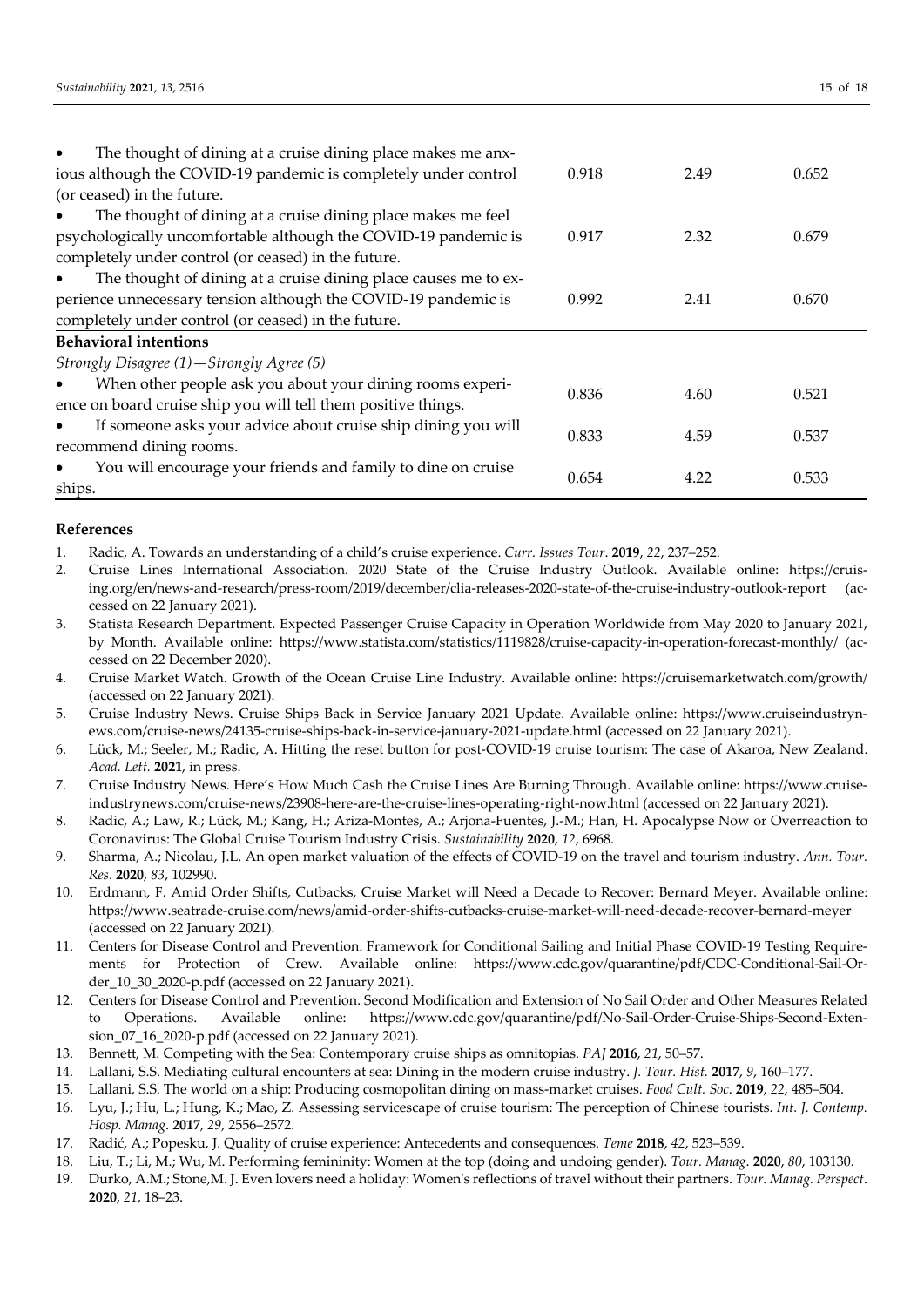- 20. Chrusciel, B. Best Cruises for Single Women. Available online: https://www.cruisecritic.com/articles.cfm?ID=3457 (accessed on 22 January 2021).
- 21. Cruise Lines International Association. 2019 Cruise, Trends & Industry Outlook. Available online: https://cruising.org/-/media/eu-resources/pdfs/CLIA%202019-Cruise-Trends--Industry-Outlook (accessed on 22 January 2021).
- 22. Figueroa-Domecq, C.; Pritchard, A.; Segovia-Perez, M.; Morgan, N.; Villace-Moliero, T. Tourism gender research: A critical accounting. *Ann. Tour. Res*. **2015**, *52*, 87–103.
- 23. Brown, L.; Osman, H. The female tourist experience in Egypt as Islamic destination. *Ann. Tour. Res*. **2017**, *63*, 12–22.
- 24. Ajzen, I. Consumer attitudes and behavior: The theory of planned behavior applied to food consumption decisions. *Ital. Rev. Agric. Econ.* **2016**, *70*, 121–138.
- 25. Karl, M.; Muskat, B.; Ritchie, B. Which travel risks are more salient for destination choice? An examination of the tourist's decision-making process. *J. Destin. Mark. Manag*. **2020**, *18*, 10487.
- 26. Cruise Industry News. Norwegian to Have Trial Cruises as Early as January. Available online: https://www.cruiseindustrynews.com/cruise-news/23844-norwegian-to-have-trial-cruises-as-early-as-january.html (accessed on 22 January 2021).
- 27. Brooks, D.J.; Saad, L. The COVID-19 Responses of Men vs. Women. Available online: https://news.gallup.com/opinion/gallup/321698/covid-responses-men-women.aspx (accessed on 22 January 2021).
- 28. Ajzen, I.; Fishbein, M. *Understanding Attitudes and Predicting Social Behavior*; Prentice-Hall Inc.: Englewood Cliffs, NJ, USA, 1980.
- 29. Mehrabian, A.; Russell, J.A. *An Approach to Environmental Psychology*; Massachusetts Institute of Technology: Cambridge, MA, USA, 1974.
- 30. Kahneman, D.; Tversky, A. Prospect theory: An analysis of decision under risk. *Econometrica* **1979**, *47*, 263–291.
- 31. Pizam, A.; Tasci, A.D. Experienscape: Expanding the concept of servicescape with a multi-stakeholder and multi-disciplinary approach (invited paper for 'luminaries' special issue of International Journal of Hospitality Management). *Int. J. Hosp. Manag.* **2019**, *76*, 25–37.
- 32. Wang, L.; Didelot, X.; Yang, J.; Wong, G.; Shi, Y.; Liu, W.; Gao, F.; Bi, Y. Inference of person-to-person transmission of COVID-19 reveals hidden super-spreading events during the early outbreak phase. *Nat. Commun*. **2020**, *11*, 5006.
- 33. Hanks, L.; Line, N.D. The restaurant social servicescape: Establishing a nomological framework. *Int. J. Hosp. Manag*. **2018**, *74*, 13–21.
- 34. Calza, F.; Pagliuca, M.; Risitano, M.; Sorrentino, A. Testing moderating effects on the relationships among on-board cruise environment, satisfaction, perceived value and behavioral intentions. *Int. J. Contemp. Hosp. Manag*. **2020**, *32*, 934–962.
- 35. Leong, M.W.; Yeh, S.-S.; Fan, Y.-L.; Huan, T.-C. The effect of cuisine creativity on customer emotions. *Int. J. Hosp. Manag*. **2020**, *85*, 102346.
- 36. Ajzen, I. Martin Fishbein's Legacy: The Reasoned Action Approach. *Ann. Am. Acad. Pol. Soc. Sci*. **2012**, *640*, 11–27.
- 37. Ajzen, I.; Fishbein, M. Attitude-behavior relations: A theoretical analysis and review of empirical research. *Psychol. Bull*. **1977**, *84*, 888–918.
- 38. Amaro, S.; Andreu, L.; Huang, S. Millenials' intentions to book on Airbnb. *Curr. Issues Tour*. **2018**, *22*, 2284–2298.
- 39. Ribeiro, M.A.; Pinto, P.; Silva, J.A.; Woosnam, K.Y. Residents' attitudes and the adoption of pro-tourism behaviours: The case of developing island countries. *Tour. Manag*. **2017**, *61*, 523–537.
- 40. Sukhu, A.; Choi, H.; Bujisic, M.; Bilgihan, A. Satisfaction and positive emotions: A comparison of the influence of hotel guests' beliefs and attitudes on their satisfaction and emotions. *Int. J. Contemp. Hosp. Manag*. **2019**, *77*, 51–63.
- 41. Bronner, F.; de Hoog, R. The floating vacationer: Destination choices and the gap between plans and behavior. *J. Destin. Mark. Manag*. **2020**, *16*, 100438.
- 42. Rossiter, J.R. A critique of prospect theory and framing with particular reference to consumer decisions. *J. Consum. Behav*. **2019**, *18*, 399–405.
- 43. Tversky, A.; Kahneman, D. Advances in prospect theory: Cumulative representation of uncertainty. *J. Risk Uncertain.* **1992**, *5*, 297–323.
- 44. Desmoulins-Lebeault, F.; Meunier, L.; Ohadi, S. Does Implied Volatility Pricing Follow the Tenets of Prospect Theory? *J. Behav. Financ.* **2020**, *21*, 157–173.
- 45. Chiu, C.M.; Wang, E.T.; Fang, Y.H.; Huang, H.Y. Understanding customers' repeat purchase intentions in B2C e-commerce: The roles of utilitarian value, hedonic value and perceived risk. *Inf. Syst. J*. **2014**, *24*, 85–114.
- 46. Olya, H.G.T.; Al-Ansi, A. Risk assessment of halal products and services: Implication for tourism industry. *Tour. Manag*. **2018**, *65*, 103130.
- 47. Chen, J.M.; de Groote, J.; Petrick, J.F.; Lu, T.; Nijkamp, P. Travellers' willingness to pay and perceived value of time in ridesharing: An experiment on China. *Curr. Issues Tour*. **2020**, *23*, 2972–2985.
- 48. Zolfagharian, M.; Rajamma, R.K.; Naderi, I.; Torkzadeh, S. Determinants of medical tourism destination selection process. *J. Hosp. Mark. Manag*. **2018**, *27*, 775–794.
- 49. Hanks, L.; Line, N.; Kim, W.G. The impact of the social servicescape, density, and restaurant type on perceptions of interpersonal service quality. *Int. J. Hosp. Manag*. **2017**, *61*, 35–44.
- 50. Meng, B.; Choi, K. An investigation on customer revisit intention to theme restaurants: The role of servicescape and authentic perception. *Int. J. Contemp. Hosp. Manag*. **2018**, *30*, 1464–1662.
- 51. Meng, B.; Cui, M. The role of co-creation experience in forming tourists' revisit intention to home-based accommodation: Extending the theory of planned behavior. *Tour. Manag. Perspect*. **2020**, *33*, 100581.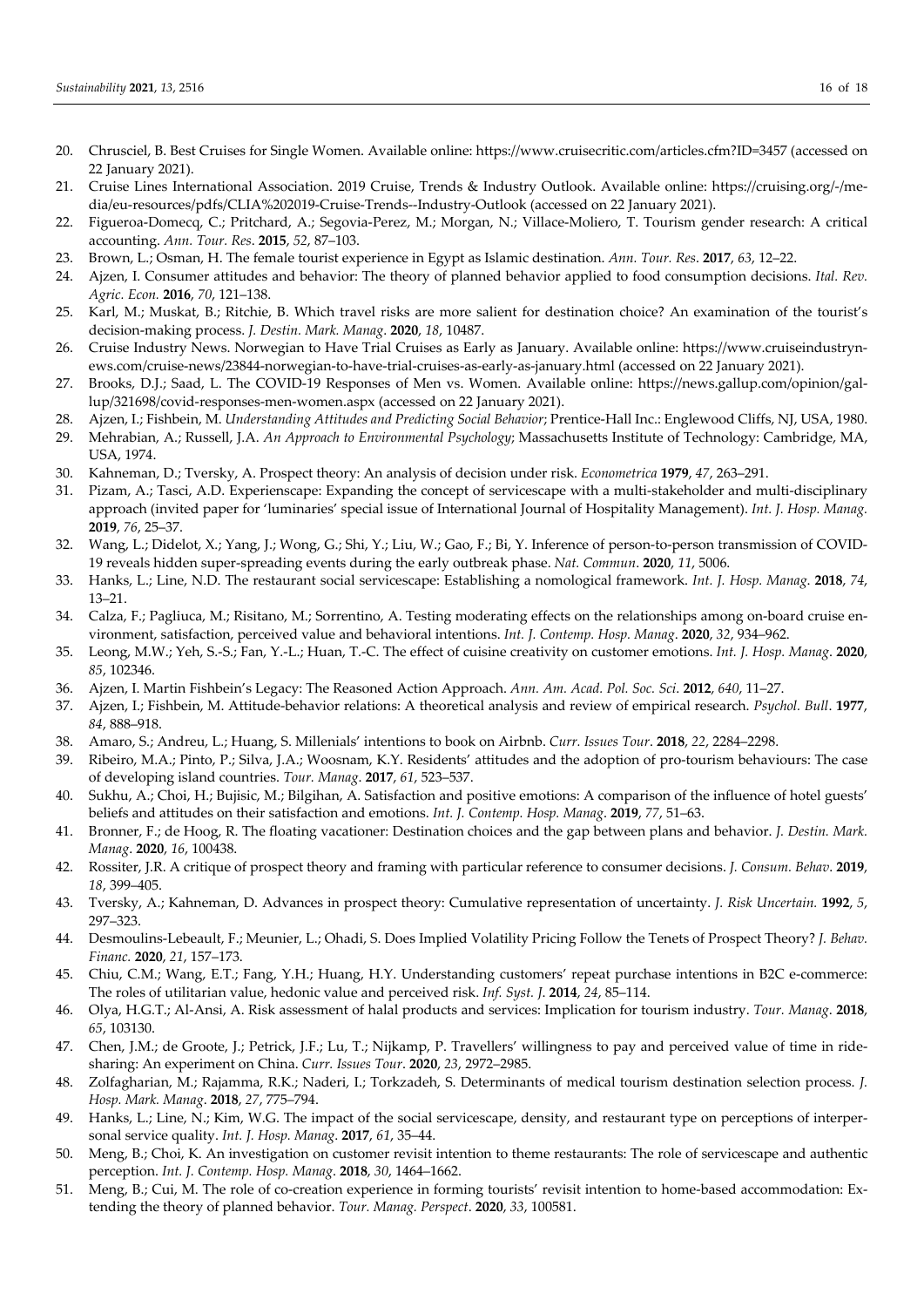- 52. Torres, E.N.; Wei, W.; Hua, N.; Chen, P.-J. Customer emotions minute by minute: How guests experience different emotions within the same service environment. *Int. J. Hosp. Manag*. **2019**, *77*, 128–138.
- 53. Kim, E.; Tang, L.; Bosselman, R. Measuring customer perceptions of restaurant innovativeness: Developing and validating a scale. *Int. J. Hosp. Manag*. **2018**, *74*, 85–98.
- 54. Chan, W.L.; Ho, J.A.; Sambasivan, M.; Ng, S.I. Antecedents and outcome of job embeddedness: Evidence from four and fivestar hotels. *Int. J. Hosp. Manag*. **2019**, *83*, 37–45.
- 55. Sthapit, E.; Björk, P.; Coudounaris, D.N. Emotions elicited by local food consumption, memories,place attachment and behavioural intentions. *Anatolia* **2017**, *28*, 363–380.
- 56. Sok, J.; Borges, J.R.; Schmidt, P.; Ajzen, I. Farmer Behaviour as Reasoned Action: A Critical Review of Research with the Theory of Planned Behaviour. *J. Agric. Econ*. **2020**, 1–25, doi:10.1111/1477-9552.12408.
- 57. Zenker, S.; Kock, F. The coronavirus pandemic—A critical discussion of a tourism research agenda. *Tour. Manag*. **2020**, *81*, 104164.
- 58. Moon, S-J. Investigating beliefs, attitudes, and intentions regarding green restaurant patronage: An application of the extended theory of planned behavior with moderating effects of gender and age. *Int. J. Hosp. Manag*. **2021**, *92*, 102727.
- 59. Shin, Y.H.; Im, J.; Jung, S.E.; Severt, K. The theory of planned behavior and the norm activation model approach to consumer behavior regarding organic menus. *Int. J. Hosp. Manag*. **2018**, *69*, 21–29.
- 60. Salehi-Esfahani, S.; Kang, J. Why do you use Yelp? Analysis of factors influencing customers' website adoption and dining behavior. *Int. J. Hosp. Manag*. **2019**, *78*, 179–188.
- 61. Lin, N.; Roberts, K.R. Using the theory of planned behavior to predict food safety behavioral intention: A systematic review and meta-analysis. *Int. J. Hosp. Manag*. **2020**, *90*, 102612.
- 62. Han, H.; Al-Ansi, A.; Chua, B.-L.; Tariq, B.; Radic, A.; Park, S.-H. The Post-Coronavirus World in the International Tourism Industry: Application of the Theory of Planned Behavior to Safer Destination Choices in the Case of US Outbound Tourism. *Int. J. Environ. Res. Public Health*. **2020**, *17*, 6485.
- 63. Sánchez-Cañizares, S.; Cabeza-Ramírez, L.J.; Muñoz-Fernández, G.; Fuentes-García, F.J. Impact of the perceived risk from Covid-19 on intention to travel. *Curr. Issues Tour*. **2020**, 1–15.
- 64. Shin, H.; Kang, J. Reducing perceived health risk to attract hotel customers in the COVID-19 pandemic era: Focused on technology innovation for social distancing and cleanliness. *Int. J. Hosp. Manag*. **2020**, *91*, 102664.
- 65. Baker, D.; Stockton, S. Smooth sailing! Cruise passengers' demographics and health perceptions while cruising the Eastern Caribbean. *Int. J. Bus*. **2013**, *4*, 8–17.
- 66. Holland, J. Risk perceptions of health and safety in cruising. *AIMS Geosci*. **2020**, *6*, 422–436.
- 67. Walker, J. The Latest on the SeaDream 1 COVID-19 Debacle—What Went Wrong. Available online: https://www.cruiselawnews.com/2020/11/articles/disease/the-latest-on-the-seadream-1-covid-19-debacle-what-went-wrong/ (accessed on 22 January 2021).
- 68. Bryant, S. Just Back from SeaDream: Lessons the Cruise Industry Can Learn from A COVID-Interrupted Trip. Available online: https://www.cruisecritic.com/articles.cfm?ID=5744 (accessed on 22 January 2021).
- 69. Centers for Disease Control and Prevention. COVID-19 and Cruise Ship Travel. Available online: https://wwwnc.cdc.gov/travel/notices/covid-4/coronavirus-cruise-ship (accessed on 22 January 2021).
- 70. Dataessential Report. COVID-19 Report 40: Winter is Coming. Available online: https://datassential.com/wp-content/uploads/2020/11/Datassential-Coronavirus40-11-13-20.pdf (accessed on 22 December 2020).
- 71. Teeroovengadum, V.; Nunkoo, R. Sampling design in tourism and hospitality research. In *Handbook of Research Methods for Tourism and Hospitality Management*; Nunkoo, R., Ed.; Edward Elgar Publishing: Cheltenham, UK; 2018, pp. 477–488.
- 72. Al-Ansi, A.; Olya, H.G.T.; Han, H. Effect of general risk on trust, satisfaction, and recommendation intention for halal food. *Int. J. Hosp. Manag*. **2019**, *83*, 210–219.
- 73. Radić, A.; Björk, P.; Kauppinen-Räisänen, H. Cruise Holidays: How On-Board Service Quality Affects Passengers' Behavior. *Tour. Mar. Environ*. **2019**, *14*, 45–59.
- 74. Podsakoff, P.M.; MacKenzie, S.B.; Lee, J.; Podsakoff, N.P. Common method biases in behavioral research: A critical review of the literature and the recommended remedies. *J. Appl. Psychol*. **2003**, *88*, 879–903.
- 75. Terglav, K.; Ruzzier, M.K.; Kaše, R. Internal branding process: Exploring the role of mediators in top management's leadership– commitment relationship. *Int. J. Hosp. Manag*. **2016**, *54*, 1–11.
- 76. Bagozzi, R.P.; Yi. Y. On the evaluation of structural equation models. *J. Acad. Mark. Sci*. **1988**, *16*, 74–94.
- 77. Aneshensel, C.S. *Theory-Based Data Analysis for the Social Science*, 2nd ed.; Sage Publications: Thousand Oaks, CA, USA, 2013.
- 78. Cruise Industry News. Royal Caribbean Sees 100,000 Sign Ups for Free Volunteer Cruises. Available online: https://www.cruiseindustrynews.com/cruise-news/23878-royal-caribbean-sees-100-000-sign-ups-for-free-volunteer-cruises.html (accessed on 22 January 2021).
- 79. Kiefer, P. Will We Ever Trust Crowds Again?. Available online: https://www.nationalgeographic.com/science/2020/09/coronavirus-will-we-ever-trust-crowds-again-cvd (accessed on 22 January 2021).
- 80. Ajzen, I. The theory of planned behavior. *Organ. Behav. Hum. Decis. Process*. **1991**, *50*, 179–211.
- 81. Perugini, M.; Bagozzi, R.P. The role of desires and anticipated emotions in goal-directed behaviors: Broadening and deepening the theory of planned behavior. *Br. J. Soc. Psychol*. **2001**, *40*, 70–98.
- 82. Tasci, A.D.; Pizam, A. An expanded nomological network of experienscape. *Int. J. Hosp. Manag*. **2019**, *32*, 999–1040.